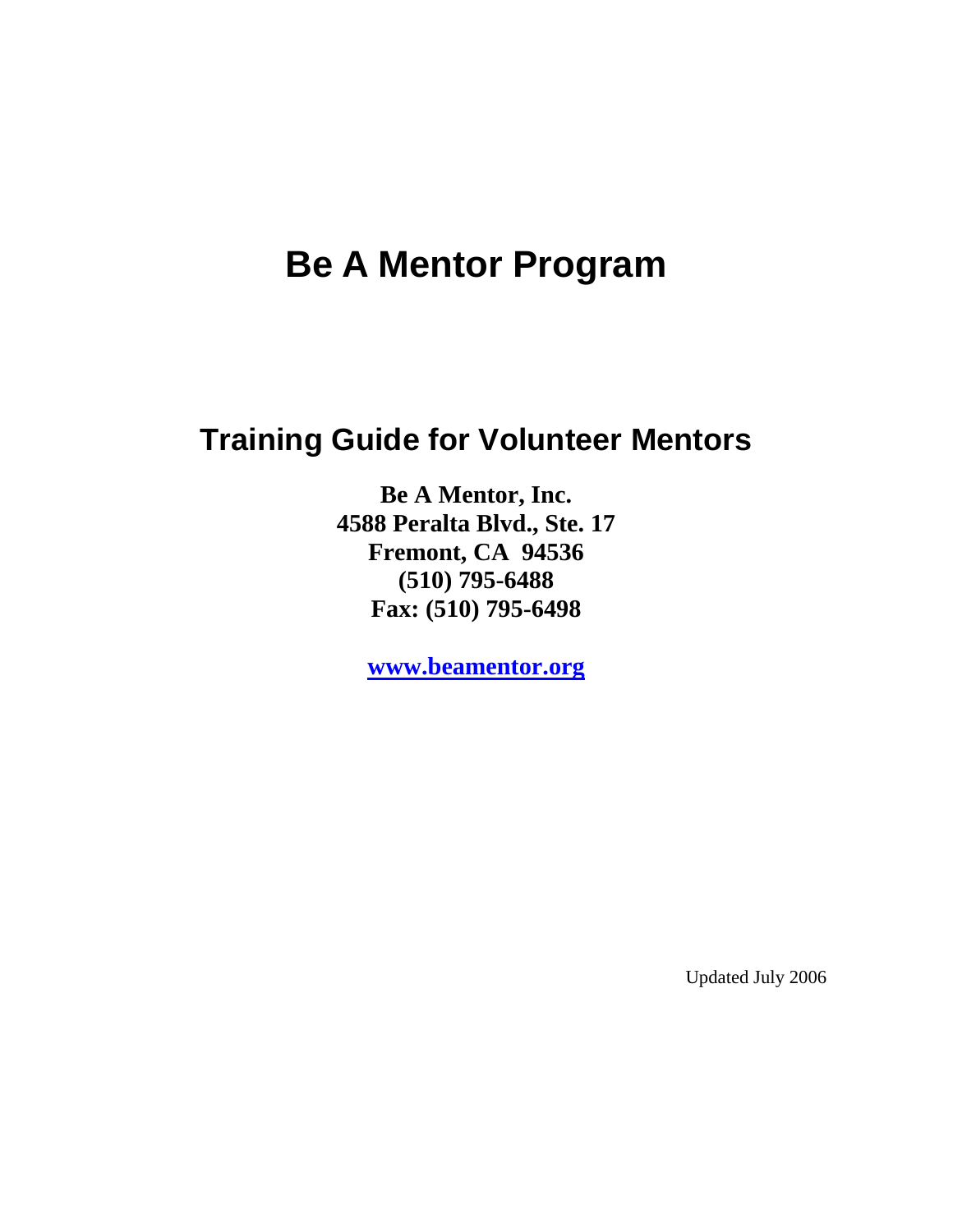### **Preface**

*A Training Guide for Volunteer Mentors* has been designed to be a reference guide for mentors in training, and one they can refer to later for BE A MENTOR's experience gained in designing and conducting training workshops for the many volunteers it has served since 1995. This guide has evolved over time and has been shaped by the lives it has touched: Be A Mentor training facilitators, by the volunteers who have been trained, and by the youth we are honored to serve.

The primary objectives of the initial mentor training are to confirm the commitment of the mentor, establish the basic parameters of the program, and to begin to prepare the mentors for the realities of the mentoring experience. It has been designed to set the stage for the mentor's relationship with their youth and to give the mentors the information and tools necessary to be effective in their match.

After being matched, it is critical that mentors take advantage of ongoing training sessions, primarily to enhance their skills as a mentor. These sessions serve to keep the mentors engaged and on track. They also serve as a reminder to mentors about their need to continue to expand their own knowledge base and experiences.

BE A MENTOR is honored to work with and support the many caring volunteers who step forward to assist the young people within our communities. We wish you success in your work and a meaningful volunteer experience!

Eileen Pardini, Director of Training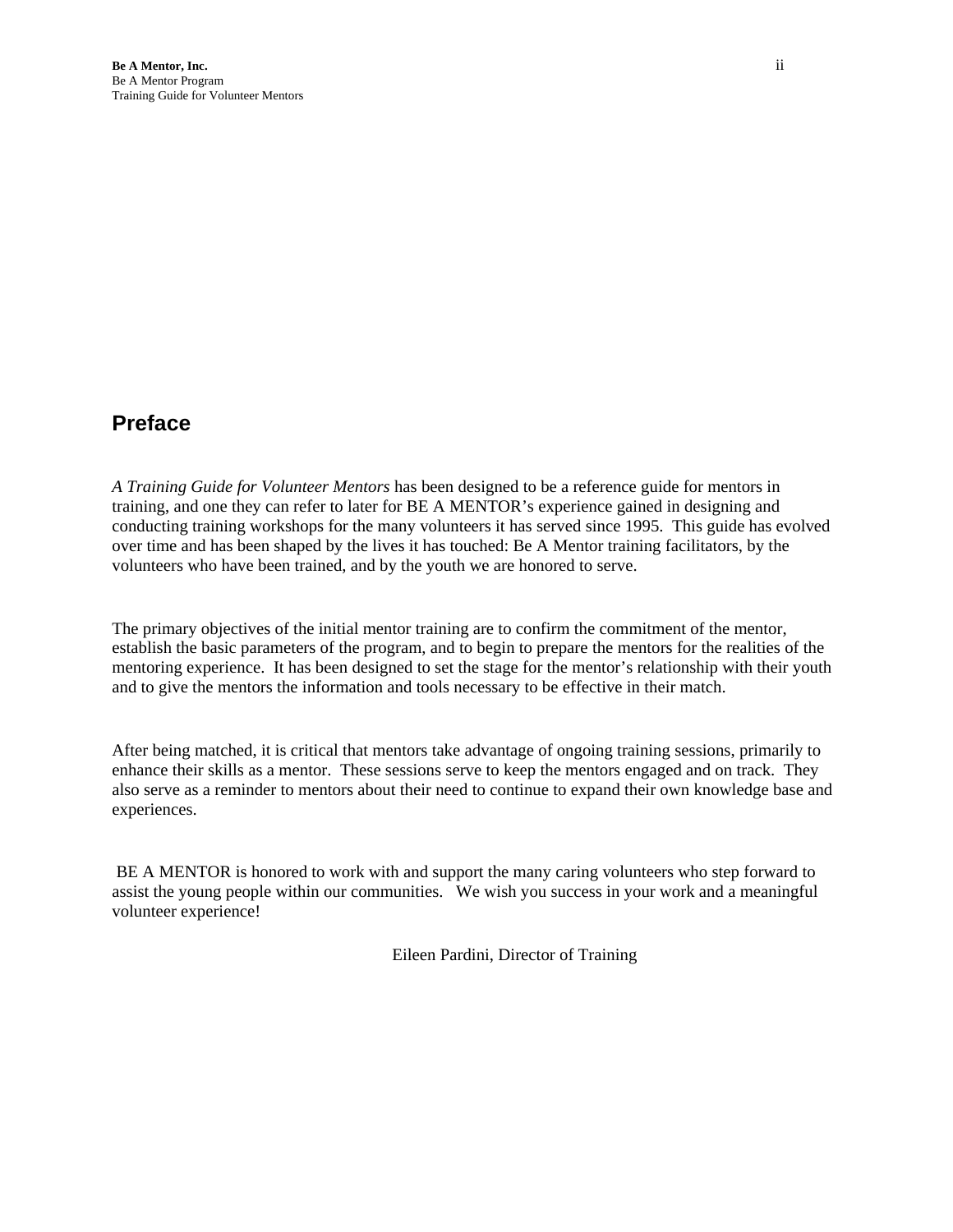### **Overview of a Training Guide for Volunteer Mentors**

*A Training Guide for Volunteer Mentors* is designed to give mentors the necessary information to be effective in their match. Its objective is to get mentors started and to provide adequate guidelines for maneuvering within the mentoring relationship.

*Why Youth Need Mentors…*lists the personal and social pressures that youth are exposed to today.

*The Role of a Mentor…*clearly defines the mentors' purpose, responsibilities, and what mentors are not.

*So What Exactly Does a Mentor Do…*discusses expected and suggested activities for mentors.

*Benefits to Mentor, Youth, and Organization…*lists the benefits to all of being involved in a mentoring relationship.

*Practices of Effective and Ineffective Mentors…*contains advice to mentors for successfully relating with their youth.

*Stages in Mentor/Youth Relationship…*discusses the three stages of the mentoring relationship – Developing Rapport and Building Trust, Setting and Reaching Goals, and Relationship Closure for Planned Terminations.

*What is Culture…*offers a definition of culture and how to communicate effectively in cross-cultural relationships.

*Environmental Factors that Affect Adolescent Development…*discusses the common environmental circumstances that youth are exposed to today.

*Risk Factors that Affect Adolescents in or on the Periphery of Gangs…*lists the factors which contribute to our youth's fascination and affiliation with gangs.

*Listening with Both Ears* and *Communicating with Your Youth…*provides advice to mentors for effective communication.

*Rules of Communication…*is a list of fourteen rules for mentors to follow when communicating with their youth.

*What is Self-Esteem?…*discusses the importance of self-esteem and what mentors can do to help instill a sense of positive self-esteem within their youth.

*Sharing and Modeling Values…*discusses the importance of mentors sharing their values with their youth.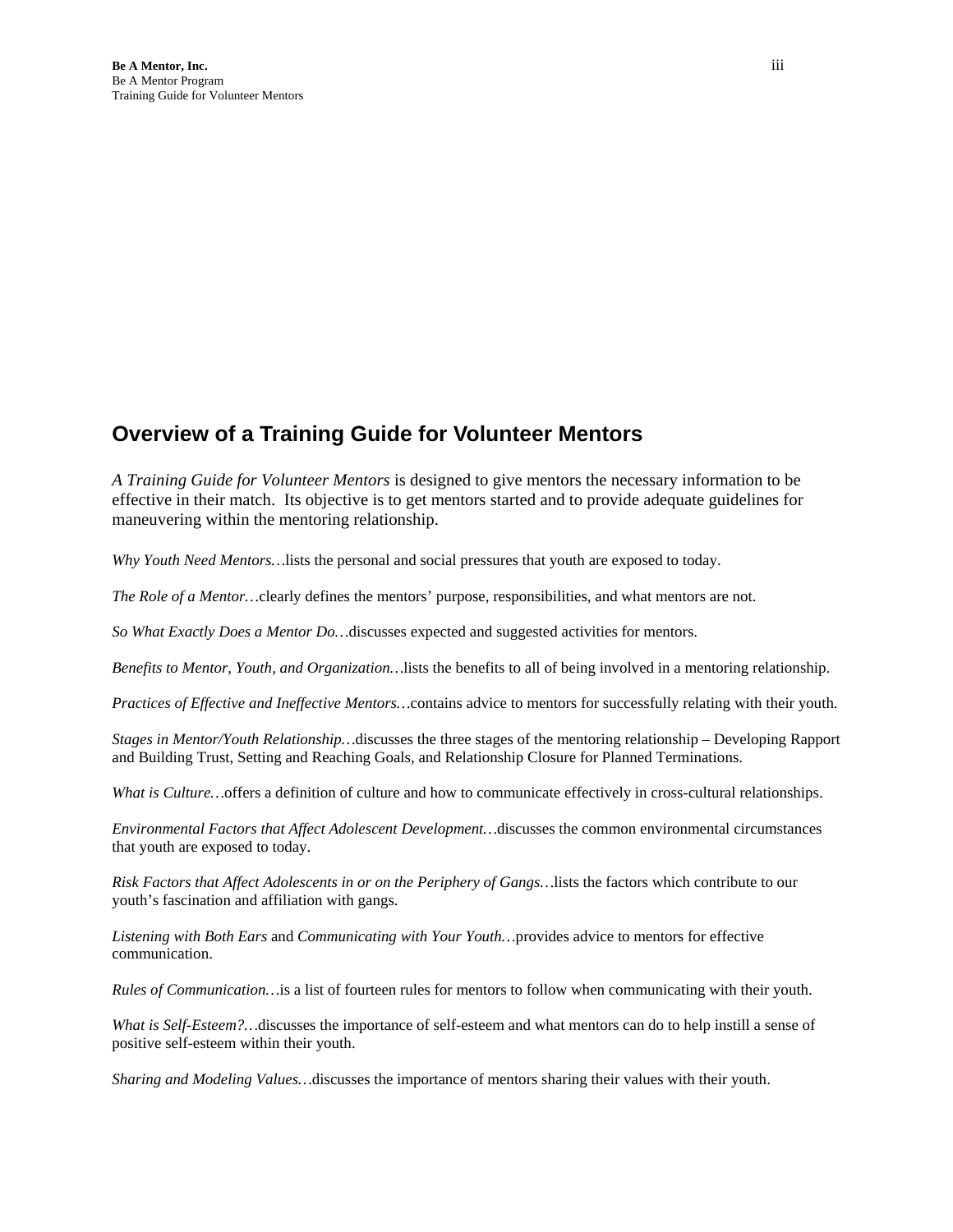*Empowering Youth: Solving Problems Versus Giving Advice…*discusses the importance of youth solving their own problems.

*Asking High Quality Questions…*provides a list of questions for mentors to ask when assisting youth in solving their problems.

*Mentor Support…*includes a variety of ways for mentors to get the support they need with their mentoring effort.

*How to Let Go – When and How to Dissolve the Relationship…*discusses guidelines to follow for planned and premature match terminations.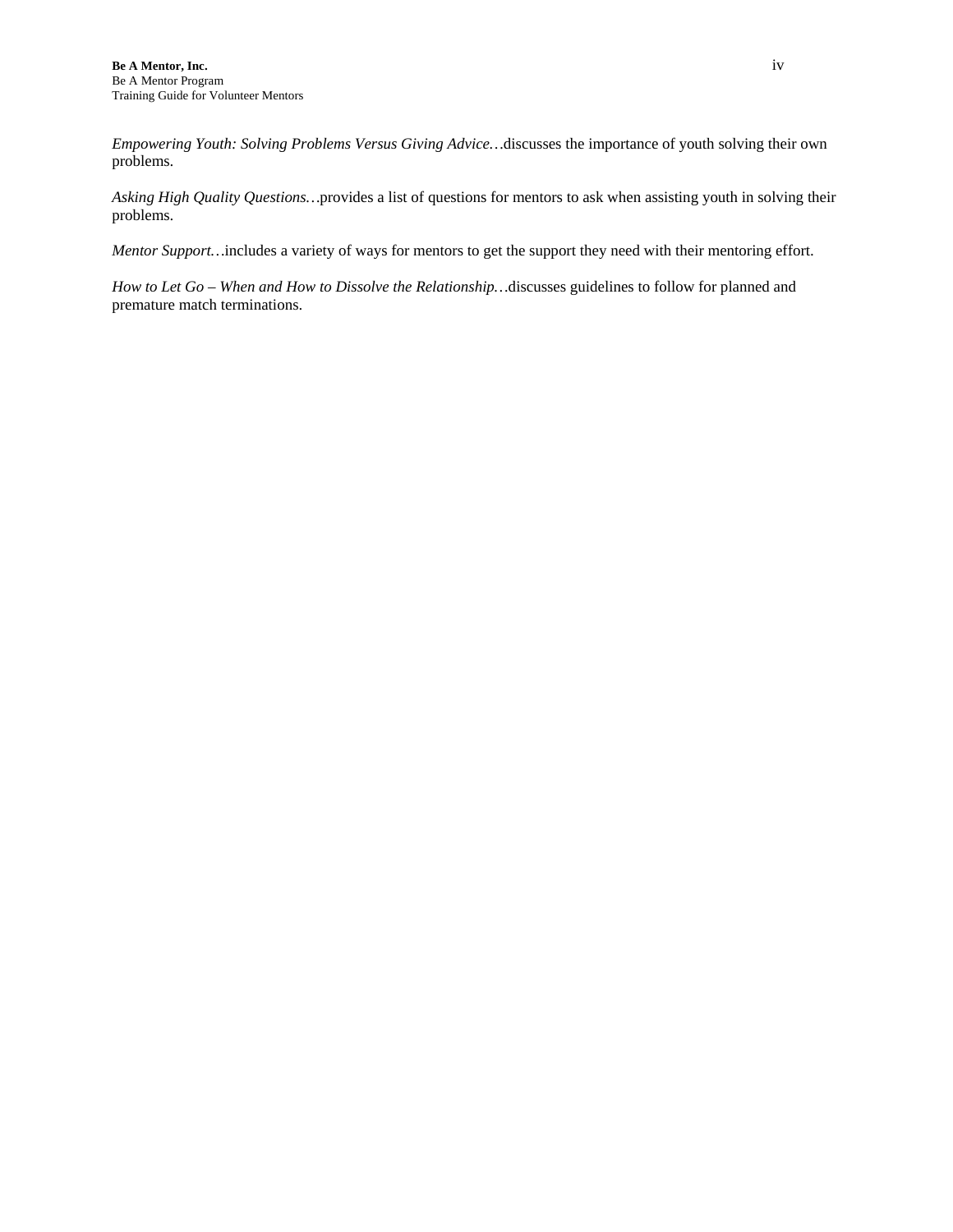## **Overview of a Training Guide for Volunteer Mentors (cont.)**

*Exhibits…*includes various forms mentors will use during their match.

Remember…*A Training Guide for Volunteer Mentors* is designed to be a reference guide for mentors and one that they can refer back to later for deeper clarity and understanding. It is expected that mentors will attend ongoing advanced mentor trainings in order to receive critical feedback and to expand their own knowledge base.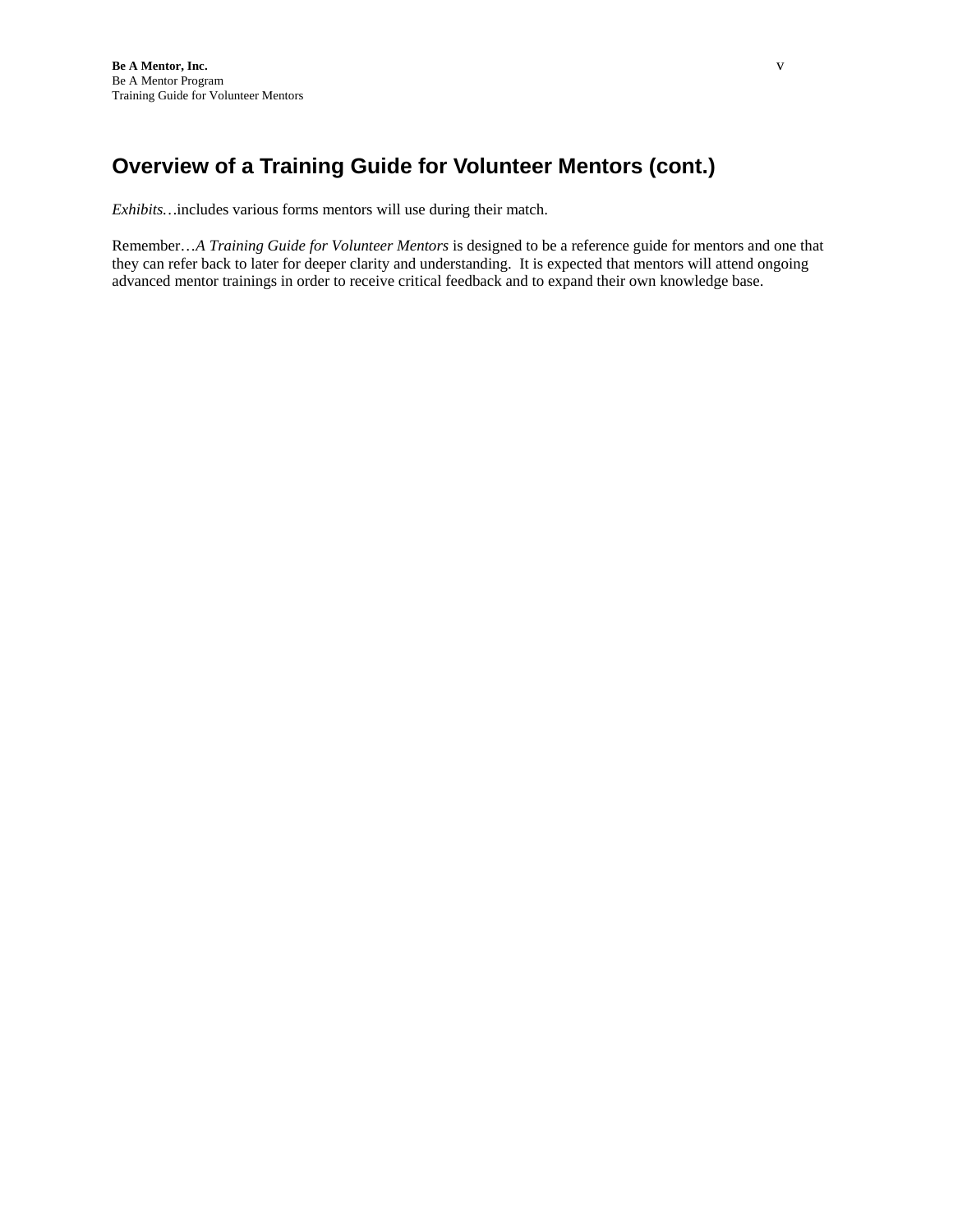## **Table of Contents**

| Preface                                                              | $\ddot{\mathbf{i}}$ |
|----------------------------------------------------------------------|---------------------|
| Overview of a Training Guide for Volunteer Mentors                   | iii                 |
| Table of Contents                                                    | V                   |
| Quote                                                                | vi                  |
| Why Youth Need Mentors                                               | $\mathbf{1}$        |
| The Role of the Mentor                                               | 3                   |
| So What Exactly Does a Mentor Do                                     | 5                   |
| Benefits to Mentor, Youth, and Organization                          | 6                   |
| Practices of Effective Mentors                                       | 7                   |
| Practices of Ineffective Mentors                                     | 7                   |
| Stages in Mentor/Youth Relationship                                  | 8                   |
| What is Culture?                                                     | 10                  |
| Environmental Factors that Affect Adolescent Development             | 12                  |
| Risk Factors that Affect Adolescents in or on the Periphery of Gangs | 13                  |
| Listening with Both Ears                                             | 14                  |
| Communicating with Your Youth                                        | 14                  |
| Rules of Communication                                               | 15                  |
| What is Self-Esteem                                                  | 16                  |
| Sharing and Modeling Values                                          | 17                  |
| Empowering Youth: Solving Problems Versus Giving Advice              | 18                  |
| <b>Asking High Quality Questions</b>                                 | 19                  |
| <b>Mentor Support</b>                                                | 20                  |
| How to Let Go - When and How to Dissolve the Relationship            | 21                  |
| Exhibits                                                             | 22                  |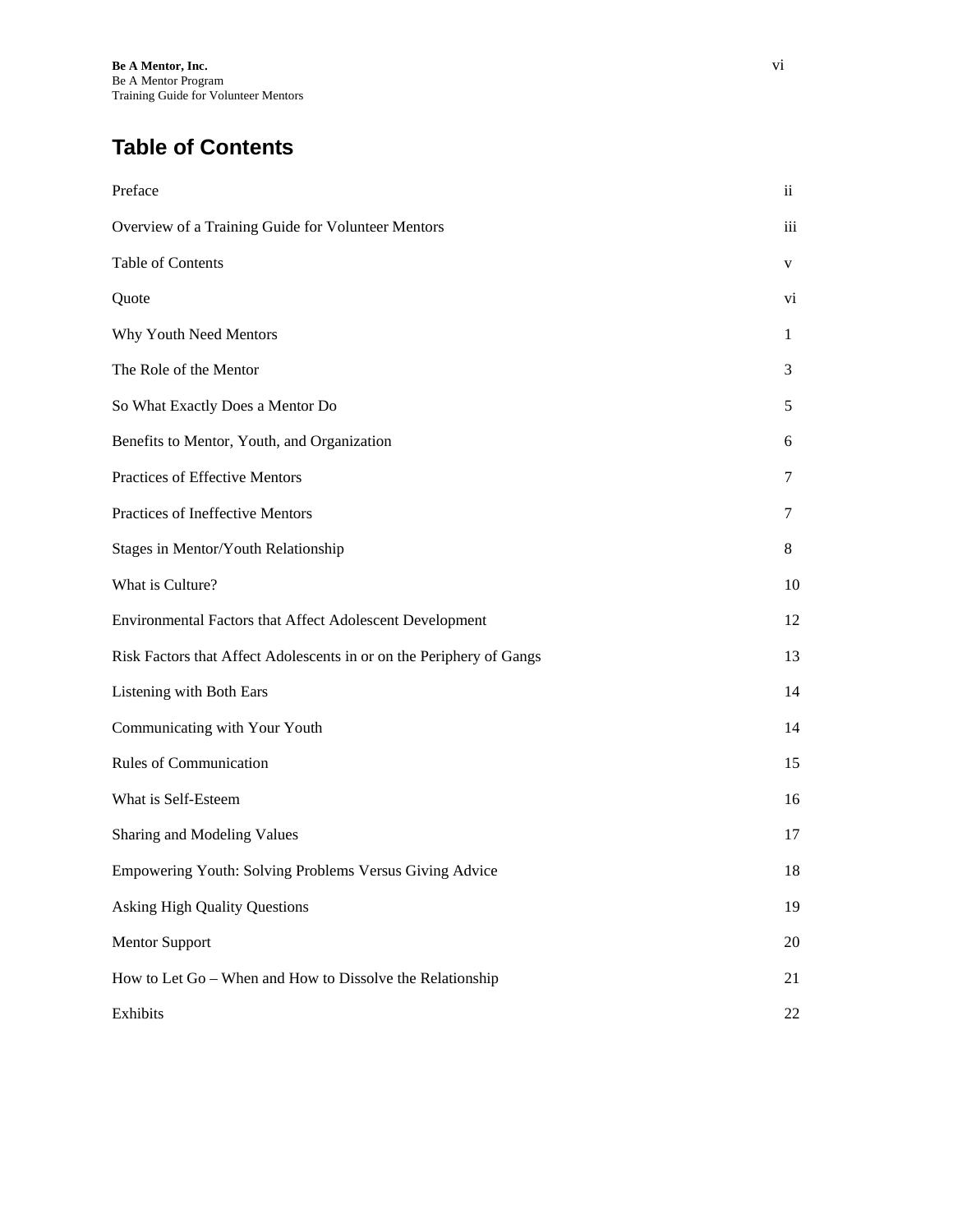ThE DANCE OF THE UNIVERSE EXTENDS TO ALL THE RELATIONSHIPS WE HAVE. KNOWING THE STEPS AHEAD OF TIME IS NOT IMPORTANT; BEING WILLING TO ENGAGE WITH THE MUSIC AND MOVE FREELY ONTO THE DANCE FLOOR IS WHAT IS KEY.

#### **MARGARET WHEATLEY**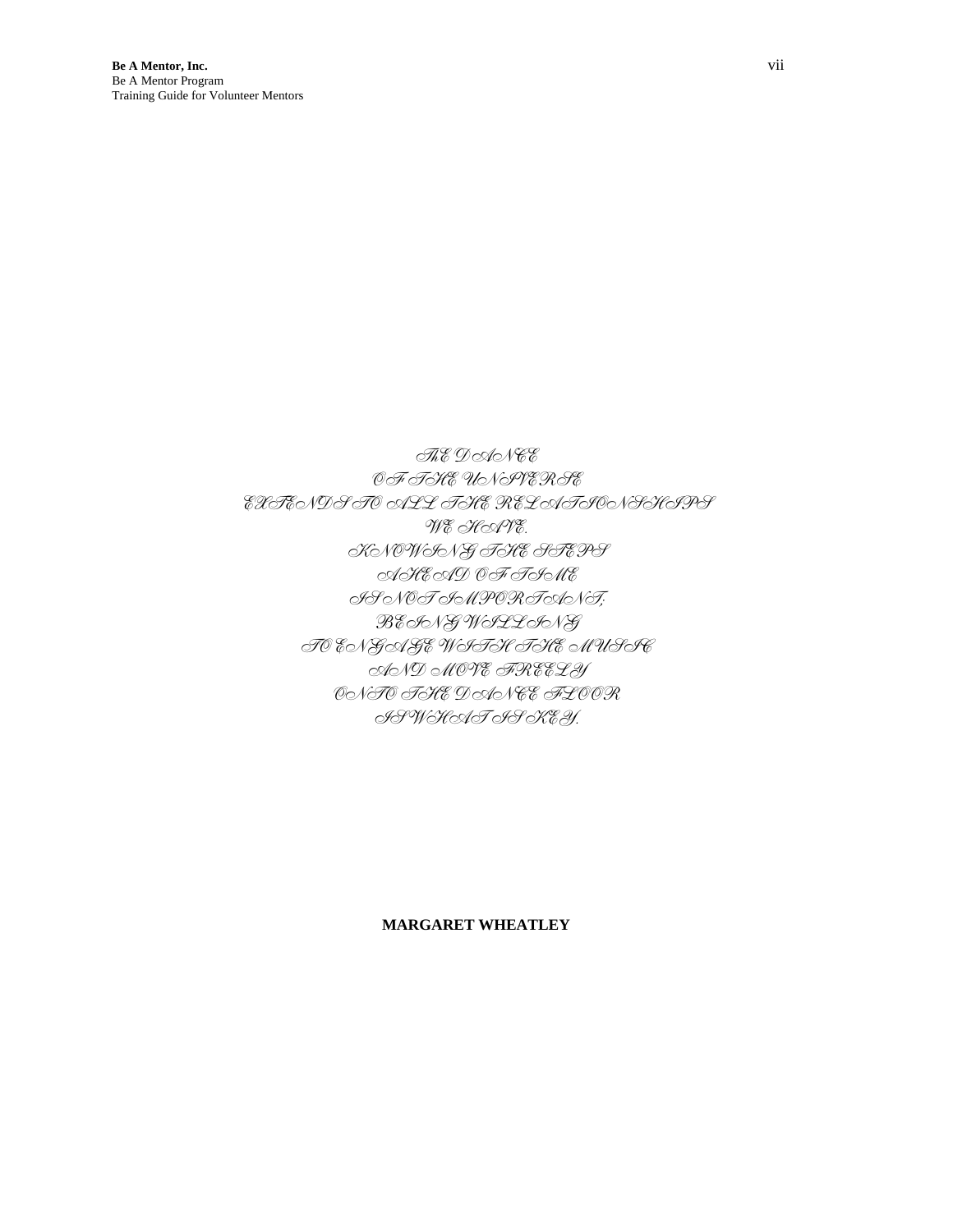## **WHY YOUTH NEED MENTORS**

The young people of today must cope with far more personal and social pressures than any other previous generation of youth. Early intervention through a structured mentor relationship may be able to give young people the tools and support they need to deal effectively with these pressures.

Understanding the many social, psychological, and physical demands that the youth face is extremely important for any individual about to undertake the task of being a mentor. Following is a list of these issues.

#### *Peer Pressure*

One of the greatest forces on adolescents is the power and influence of their peers.

#### *Substance Abuse*

The curiosity to experiment with alcohol, tobacco, and drugs is a constant threat to each adolescent in today's world.

#### *Sexuality*

Many young people turn to sexual relationships for a variety of reasons.

### *Child Abuse and Family Violence*

Physical and psychological abuse, within the family or in any environment, will have both an immediate effect on the youth and create long-lasting, negative attitudes and behaviors.

### *School Safety and Violence*

Many young people are exposed to bullies or other violent behaviors in the school setting which may result in attendance problems or lower academic achievement levels.

### *Depression and Suicide*

Serious depression is common when young people are overwhelmed with issues and situations they cannot resolve.

### *Nutrition and Health Care*

Many young people feel they are immortal and are either ignorant of or tend to ignore good health practices.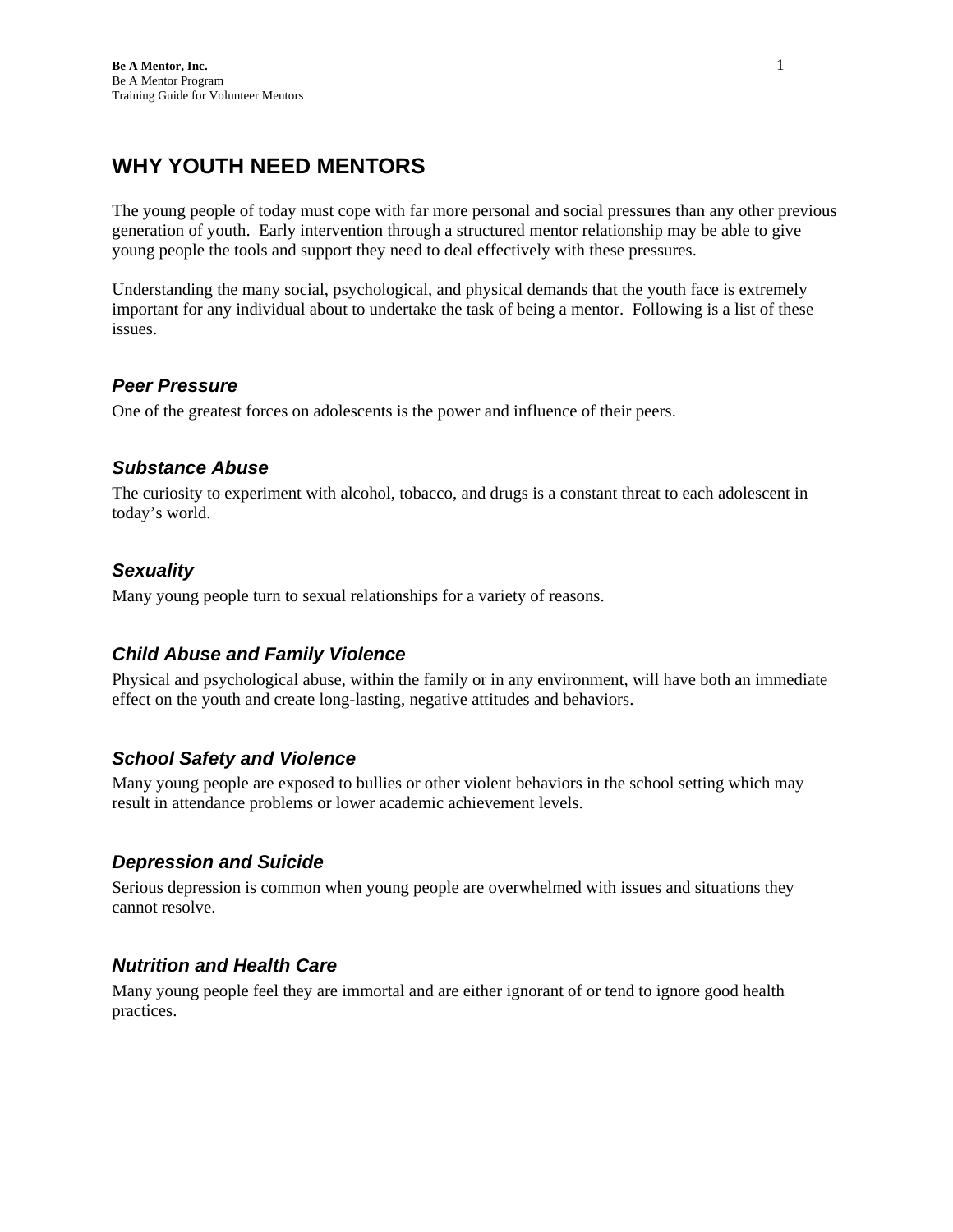#### *WHY YOUTH NEED MENTORS (cont.)*

#### *Faith and Religion*

This issue is usually within the domain of the family. However, this may be an area of great concern for some young people.

#### *Social and Time Management*

How to manage leisure time, schoolwork, extracurricular activities, family chores, and other social demands is often very difficult for young people.

#### *Career Exploration and Part-Time Work*

Many young people struggle with the subjects of work and career. They often don't know what they want to do or be, how they can contribute to society, what their strengths are, or what steps to take in exploring workplace opportunities. Making money is important to most kids, but knowing how to go about securing satisfying employment is something they usually learn through trial and error.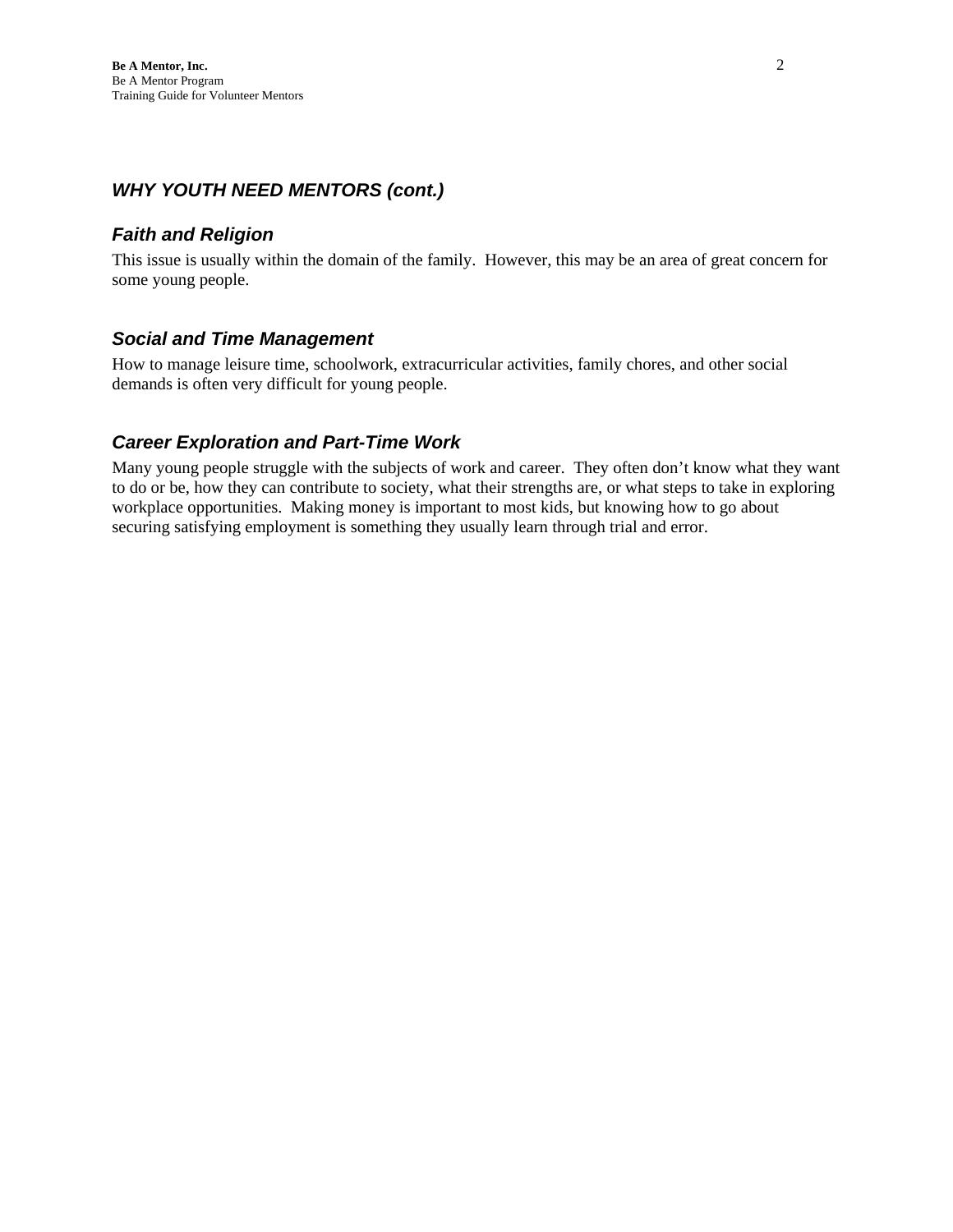## **THE ROLE OF A MENTOR**

Mentors' roles fall into four categories:

- Providing academic help and tutoring
- **Providing career exploration assistance**
- Providing emotional support
- Providing social experiences

It is common to hear the mentor described as:

- $\blacksquare$  Coach
- **Guide**
- Role Model
- Advocate
- **-** FRIEND

Any and all of the following are important activities that mentors provide in the lives of their youth:

#### *Academic Support*

Keeping youth in school; helping them graduate from school; evaluating educational choices; directing them to educational resources.

#### *Role Modeling*

Pointing out, bringing to attention, demonstrating, and explaining your own actions and values that offer the youth the best chances for success and happiness; helping youth see and strive for broader horizons and possibilities than they may see in their present environment.

#### *Attention and Concern*

Many youth do not receive enough from the adults in their lives; mentors can fill in these empty spaces with dependable, sincere, and consistent attention and concern.

#### *Accountability*

A commitment made to a youth for a meeting together, an activity, or an appointment should be a mentor's first priority, barring emergencies. This consistent accountability has several benefits:

- Sets a good example for youth to see and emulate
- **Cements trust between mentor and youth**
- Creates mutual expectations that can be met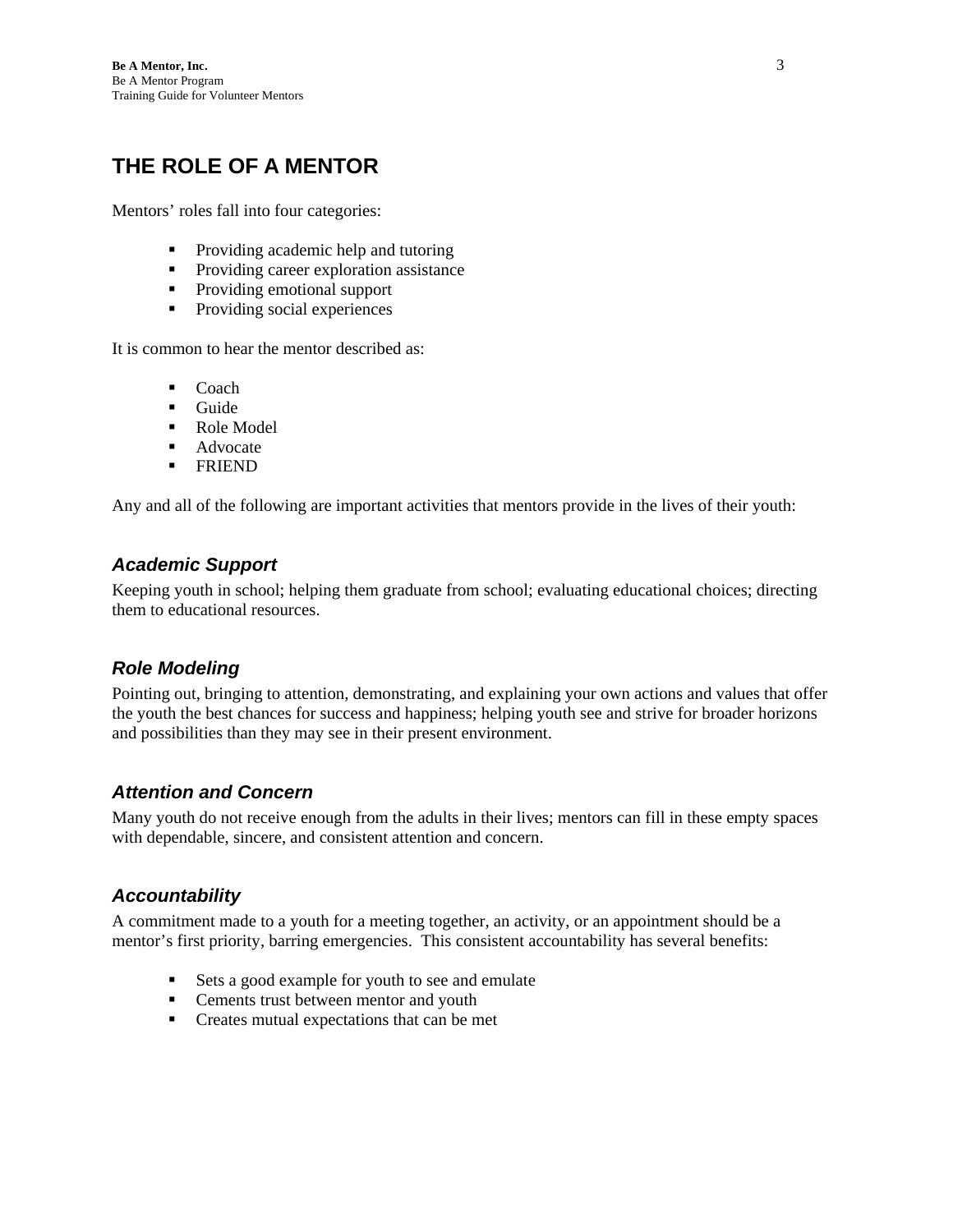### *Listening*

The other adults in the young person's life may not have the time, interest, or ability to listen, or they may be judgmental. Mentors can encourage young people to talk about their fears, dreams, and concerns. Staying neutral and not judging, but rather, sharing your own values, is important in listening. Remember, a mentor may be the ONLY adult in a youth's life who listens.

## **WHAT MENTORS ARE NOT**

There is no expectation that volunteer participants in mentoring programs will take on the roles of PARENT, professional COUNSELOR, or SOCIAL WORKER. But some of their traits will be a part of the mentor's role:

- **Listening**
- Nurturing
- **Supporting**
- Advising

Through the mentors' sustained caring, interest, and acceptance, youth may begin to think of themselves as worthy of this attention. They may apply this new, stronger sense of self-confidence to other relationships and experiences.

Mentoring is not a PANACEA for all the problems and deficiencies facing youth and their families. THE ESSENCE OF MENTORING IS THE SUSTAINED HUMAN RELATIONSHIP. Mentor programs can enhance the efficacy of this relationship by providing support activities and opportunities for development of social skills of the youth through group activities.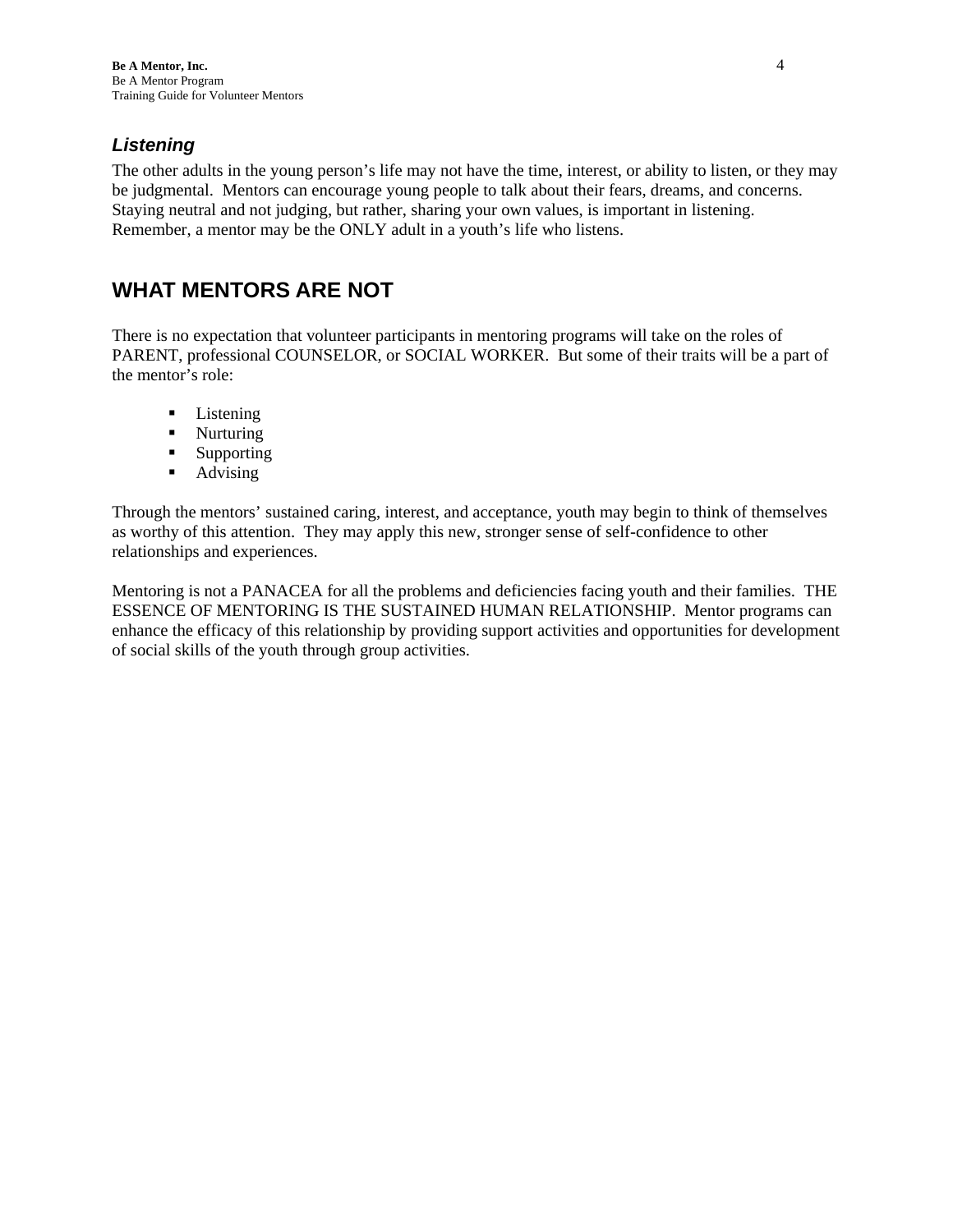## **SO WHAT EXACTLY DOES A MENTOR DO?**

Mentors commit to spending a minimum of four to six hours each month with their youth. Group activities are fun, but it is expected that the mentor and youth will spend time together, just the two of you. This time may be spent in a number of ways. The Mentor Site Coordinator will ask you to document your activities and hours regularly. The following are some recommended activities that youth and mentors have found valuable in the past:

### *Expected Activities*

- $\blacksquare$  Make a point of meeting your youth's parent(s), early in the relationship
- Attend periodic group youth/mentor meetings
- Attend periodic Advanced Mentor Trainings
- Attend special events such as Recognition and Awards Event

### *Suggested Activities*

- **Arrange one or more job shadows.** Have your youth follow you around as you perform your work. Have your youth follow a worker that has agreed to host your youth for a prearranged period of time. Or be a youth for a day - shadow your youth.
- **Talk.** Tell your youth those things that you wish you had known when you were in high school. You can do this anywhere, any time – over lunch, walking in the park, on the phone – whatever works.
- **Ask Questions.** Teenagers need somebody to ask, "What do you want to do after high school?" and "What's your plan for how to get there?" They will also need help answering those questions.
- **Attend recreational and/or cultural activities.** Youth need more exposure to enriching activities such as visits to museums, attending plays, concerts, or sporting events. These experiences can pique interest and encourage youth to pursue new areas of learning.
- **Tutor.** Mentors should feel free to help youth with homework. Getting involved with their curriculum is a good way to relate to youth and gain insight into the educational program. Mentors may also arrange for someone else to tutor the youth.
- **Attend youth activities.** If your youth is involved in extracurricular activities, is employed, or is involved in activities outside of the school environment, attend those functions, when appropriate, to show support.
- **Do things in groups.** Mentors should be encouraged to join in activities with other mentors and youth. Participants in mentor programs enjoy meeting, interacting, and sharing experiences with one another.

You need not limit your activities to this list of suggestions – be creative. The goal is to provide experiences that the youth's usual environment does not provide. The more "real world" exposure a mentor can provide a youth, the more that youth will learn. Youth will gain new perspectives on the working world and their own education and potential.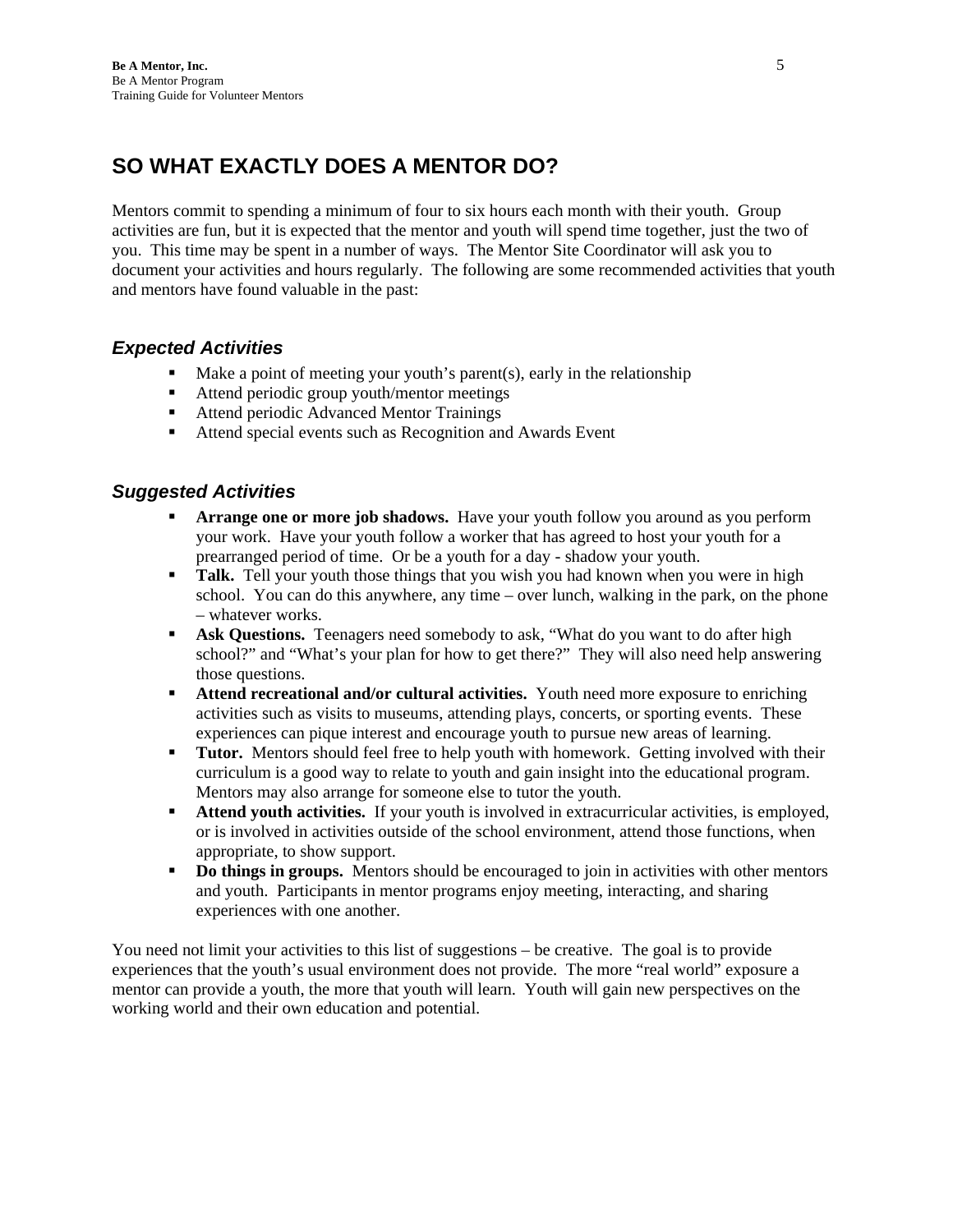### **BENEFITS TO MENTOR, YOUTH, AND ORGANIZATION**

#### *Benefits to the Mentors*

- Mentors gain personal and professional satisfaction in helping a youth.
- **Mentors gain recognition from their peers.**
- **Mentors gain improved interpersonal skills.**
- **Mentoring focuses the mentor outside of him/herself.**
- **Mentoring promotes deeper understanding of teen and societal problems.**

#### *Benefits to the Youth*

- Exposes youth to a positive role model
- Helps to focus youth on their future and on setting academic and career goals
- Exposes youth to new experiences and people from diverse cultural, socio-economic, and professional backgrounds
- Provides youth with attention and a concerned friend
- Encourages emotional and social growth
- Fosters increased confidence and self-esteem

#### *Benefits to the Organization:*

- **Mentoring builds employee, hence, company morale.**
- **Mentoring develops the same skills needed for successful and effective company managers.**
- **Mentoring enhances the image of the company.**
- **Mentoring allows for participation by the company in the total educational process.**
- **Mentoring recognizes the competence of employees.**
- Mentoring prepares employees to take on greater responsibilities in the corporation.
- Mentoring helps the company revitalize the community.
- Mentoring assists in the development of a competent future workforce.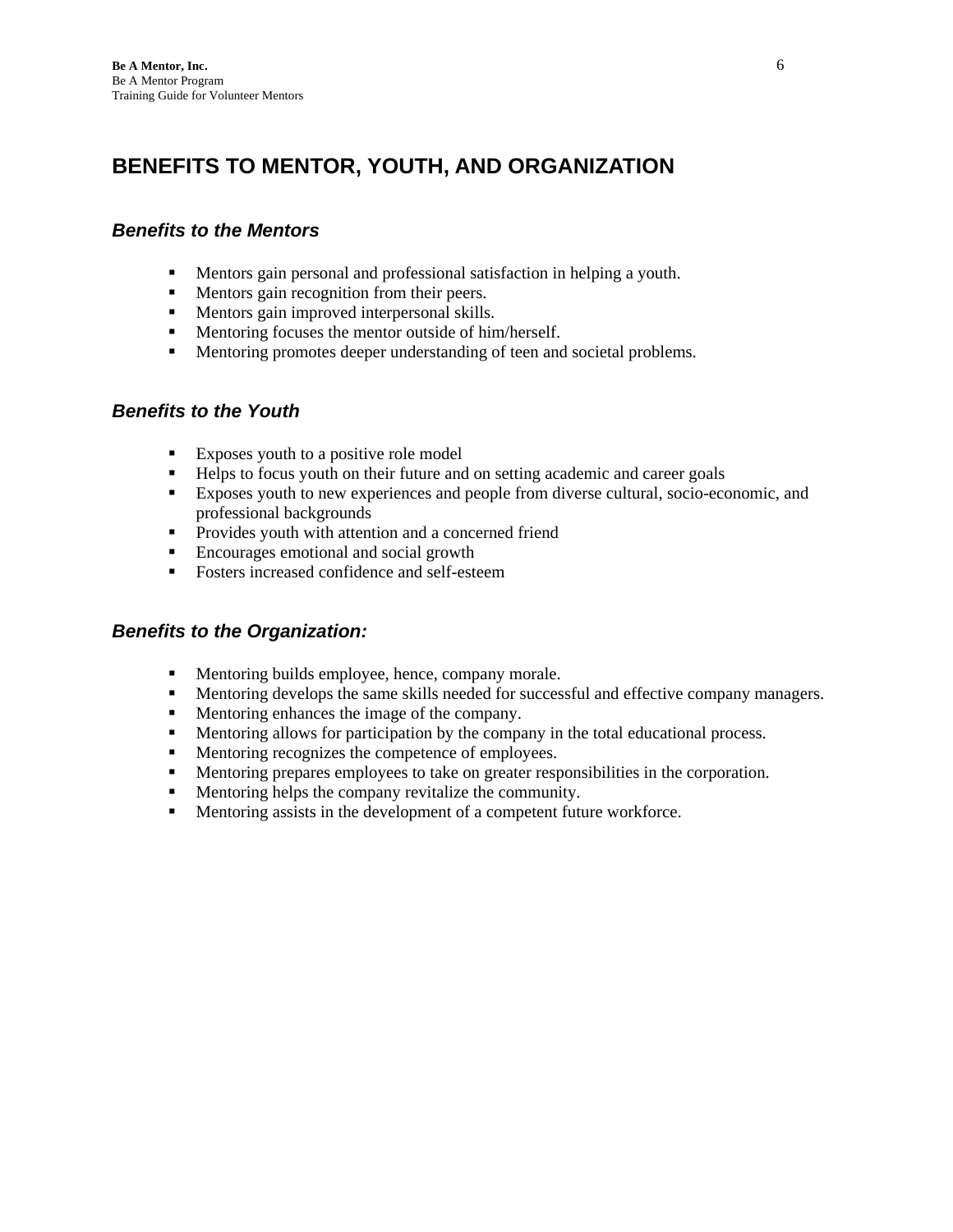## **PRACTICES OF EFFECTIVE MENTORS**

- Involve youth in deciding how the pair will spend their time together.
- Make a commitment to be consistent and dependable to maintain a steady presence in the youth's life.
- Recognize that the relationship may be fairly one-sided for some time mentors, not youth, are responsible for keeping the relationship alive.
- Call youth before each support meeting or appointment to confirm their attendance and/or their transportation needs.
- Pay attention to the youth's need for fun.
- Respect the youth's viewpoint.
- Allow the youth to make mistakes.
- Separate their own goals from those of the youth leave their personal agenda behind.
- Do not focus on the negative aspects of the youth, neighborhood, or parents leave it alone.
- Seek and utilize the help and advice of program staff.

### **PRACTICES OF INEFFECTIVE MENTORS**

- Have difficulty meeting the youth on a regular basis; demand that the youth play an equal role in initiating contact.
- Attempt to transform or reform the youth by setting goals and tasks early on; adopt a parental or authoritative role in interaction with the youth.
- **Emphasize behavior changes over development of mutual trust and respect.**
- Attempt to instill a set of values inconsistent with those the youth is exposed to at home.
- Ignore the advice of program staff.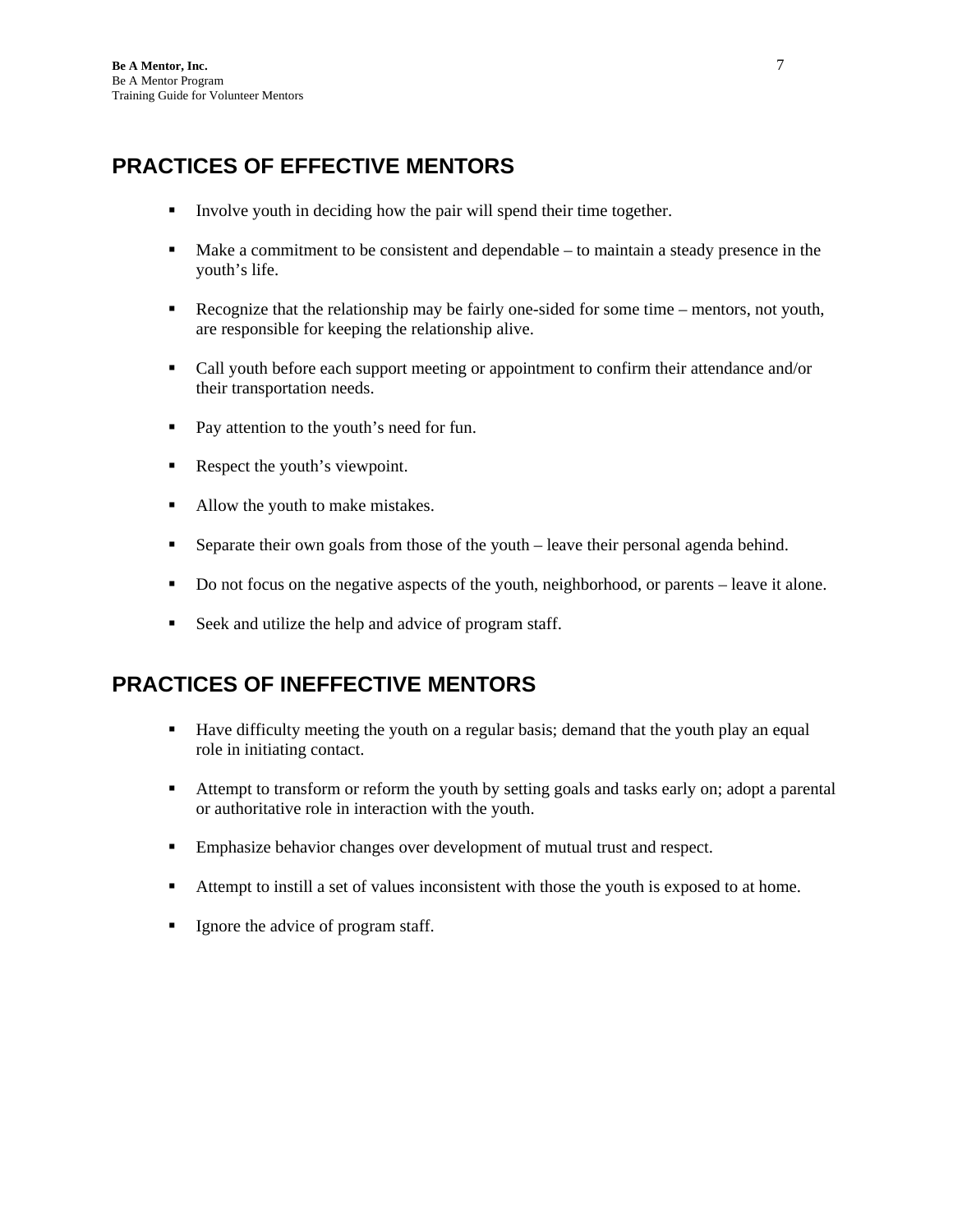## **STAGES IN MENTOR/YOUTH RELATIONSHIP**

The mentor/youth relationship typically goes through three stages:

- Developing Rapport and Building Trust
- Setting and Reaching Goals
- **Bringing Closure to the Relationship**

Mentors need to understand these stages and their roles in each.

### *Developing Rapport and Building Trust*

One of the best ways to build trust is to help youth accomplish something that is important to them. Mentors must take the time to help youth identify the goal(s) they want to accomplish, view it realistically, break it down into small steps, and explore ways of reaching the goal. Building trust takes weeks, sometimes months.

**Testing will occur.** Youth may be slow to give their trust, expecting inconsistency and lack of commitment, due to past experiences with adults. The mentor's trustworthiness and commitment may be tested, particularly when youth are from unstable backgrounds where adults have repeatedly disappointed them. During the testing period, mentors can expect:

- **Missed appointments**
- **Phone calls not returned**
- **Unreasonable requests**
- **Angry or sullen behavior**

Once the mentor passes the test, the real work of the relationship can begin. Mentors should remember that **the issue is not whether youth like them.** Youth are protecting themselves from disappointment. From their perspective, not having a relationship at all seems better than trusting and subsequently losing someone. These young people may come from families where nothing can be taken for granted.

- **People living in the household may come and go.**
- **Frequent moves occur during the course of a year.**
- **The phone may be turned on and off.**
- **Food may be unavailable at times.**

Remember, **predictability breeds trust. The mentor must be consistent and accountable:** 

- **On time for meetings**
- **Bring promised information, materials**
- **Follow through on promises and contracts that were volunteered**

One misstep, though it may seem small to the mentor, can assume great importance to the youth. Through this difficult process, **mentors need to be prepared, to understand, and to refrain from personalizing the experience.**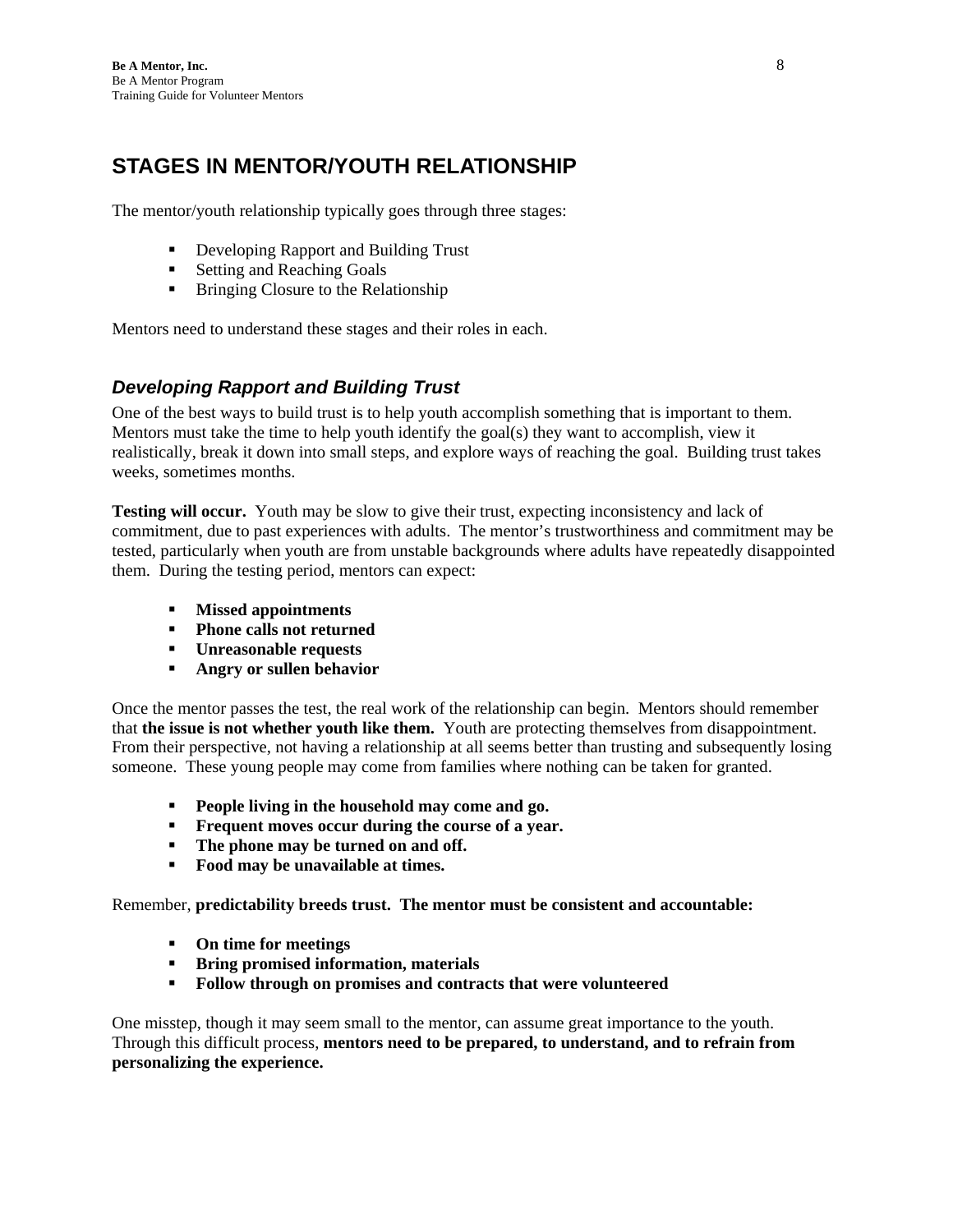### *Developing Rapport and Building Trust* **(cont.)**

#### **Confidentiality**

The youth may be unsure whether the feelings and information they disclose to their mentors will be passed on to teachers, parents, etc. Early in the relationship, mentors must provide reassurance:

- Nothing that the youth tells the mentor will be discussed with anyone else except the Mentor Site Coordinator.
- If the mentor feels it is important to involve another adult, it will be discussed first with the youth.
- If there is threat of physical harm to the youth or to others, the mentor must break confidentiality to seek protection for the endangered person (including the threat of suicide).

### *Setting and Reaching Goals*

Once the "testing" is over, the rocky part of the relationship usually ends and the youth becomes more committed. At times, however, old behaviors may appear, usually if the youth is under stress. Now the mentor and youth should identify and work toward some short-term goals. It is important that the mentor has the resources necessary or has access to them in order to achieve a fit between what the youth wants to learn/accomplish and what the mentor can teach/share. This is a time of closeness in the relationship. In general, youth at this stage will view their mentors as important in their lives. Since each relationship is unique, the timing and intensity will vary.

#### **When Things Aren't Working**

- The match/fit between mentor and youth may not be right.
- Some youth have been so disappointed and damaged by earlier experiences they are unable to risk taking advantage of a helping relationship.
- Some youth will get stuck in the "testing" stage.
- Some youth may drop out of the program or school.
- The mentor may feel burdened by the relationship and feel angry or annoyed by the youth's behavior or words.

### *Relationship Closure for Planned Terminations*

- Use the closure process as a means to recall youth's progress and strengths.
- Help youth grow from the process; reassure them about what they have learned and are capable of.
- Discuss some positive actions and directions for the future.
- Reassure youth about your confidence in them.
- **Mutually agree about how, when, or if you will stay in touch.**
- Follow through on that commitment.
- A letter will be sent to the parent/guardian formally announcing the closure of the relationship.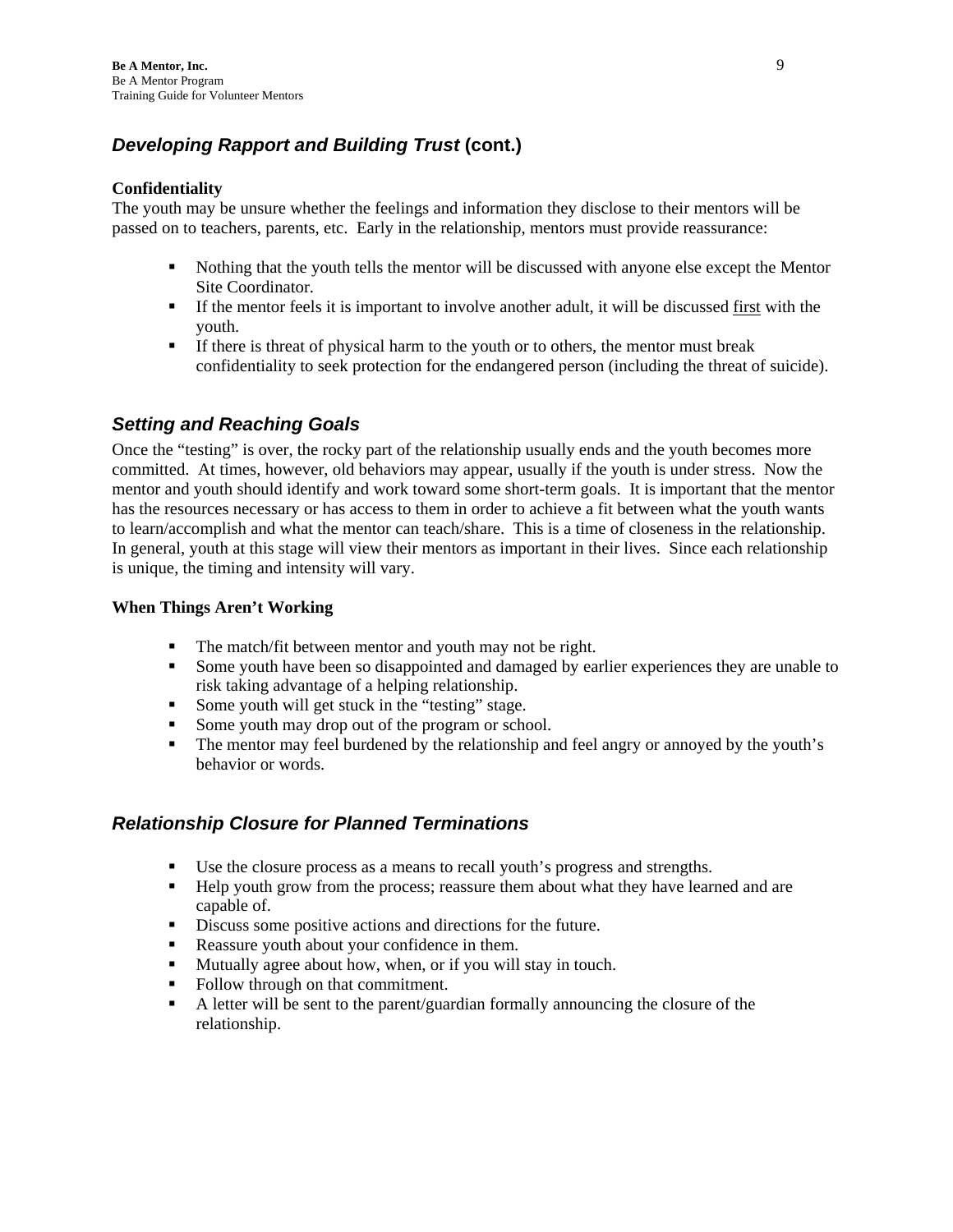## **WHAT IS CULTURE?**

- Culture is a set of mental rules for survival and success that a particular group of people has developed.
- Culture is that part of the environment made by humans; it includes customs and values as well as material objects.
- Cultures are learned and communicated consciously and unconsciously to subsequent generations.
- Cultures are multifaceted, including factors like family structure, spirituality, language, technology, organizations, law, art, body image, parenting practices, concept of growth, aging and death.
- Cultures are dynamic; that is, they are characterized by continuous though sometimes incremental change.
- Culture is a way of life that makes a group of people unique.
- We have multiple, overlapping cultural identities. The culture and sub-cultures of my religion, my ethnic heritage, my gender, and the dominant culture of the geographic region where I grew up or live now, for example, may inform who I am, in different ways. Practically speaking, no person is the product of one culture alone.

#### **Why is Communicating Interculturally Difficult?**

- Cultures provide us with roles, telling us who to be, how to act, what is okay to say and to whom.
- Actual language differences often prohibit us from reaching shared meaning.
- Our perceptions about people and events are determined by culture, as are our goals and motivations, and our basic notions about human nature and self.
- **Prejudice and stereotypes can pop up in communication, often without us recognizing them as such in** advance.
- Frustration, hurt, guilt, or anger from previous encounters with the same person or other people with similar cultural backgrounds can stand in the way.
- Assuming similarity when none exists is also a barrier to communication.

#### **Our Internal Dialogue**

Our internal dialogue of what any given person means, thinks, wants, or needs cannot be fully accurate since…

- No one culture defines any person, but rather a mix of the cultures a person has lived in or learned from informs what we think, feel, want and need.
- We are interpreting the other person's culture, personality, demeanor, words, and actions through a screen of our own cultural values.

Even if our culture and organization call on us to be non-judgmental or open-minded, our minds will naturally still pose the questions "true or false", "good or bad", "beautiful or ugly". We answer those questions in a non-stop, mostly sub-conscious conversation within ourselves. So what does this knowledge help us do that can be useful in cross-cultural interactions?

When we are conscious of our dialogue, we can...

ACKNOWLEDGE that others will see a situation, person, or event differently.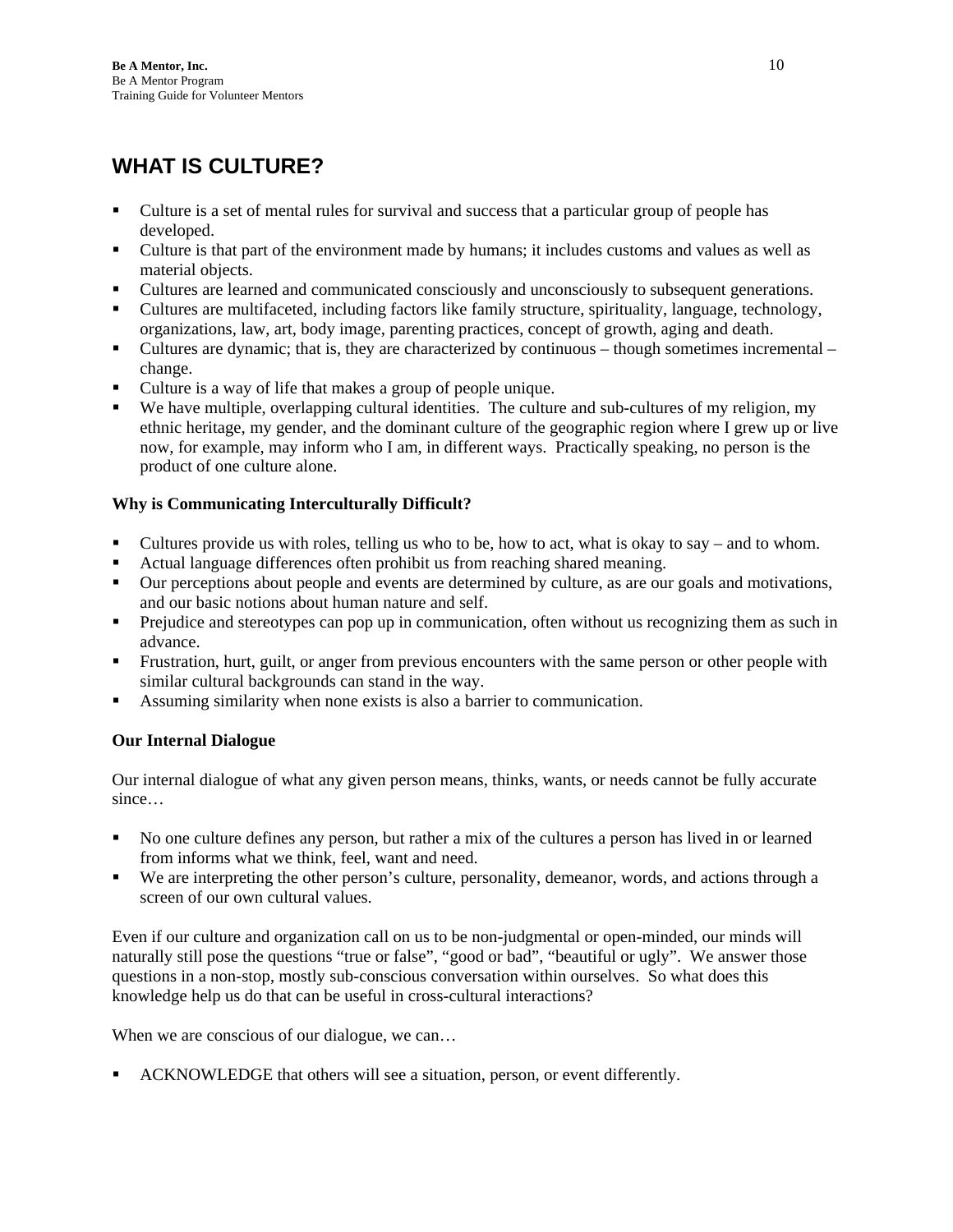#### **Our Internal Dialogue (cont.)**

- UNDERSTAND that reasonable people can and will reasonably disagree about meanings and significance.
- TAKE a conscious and healthy interest in how you perceive the world differently than I do.
- KNOW that my reactions and judgements have a legitimate source they make sense in the context of my own unique mix of cultural contexts. They help me survive and succeed there.

#### **Creating Inclusion**

Our goal in mentoring relationships – especially in "cross-difference" mentoring (cross-age, crosscultural) – is to create "inclusion". An inclusive environment is one in which you feel valued and respected by me, and I feel valued and respected by you. When we create that mutual, almost physical, feeling of being valued and respected, we'll resonate with our similarities and differences. Where better to create this than in a mentoring relationship?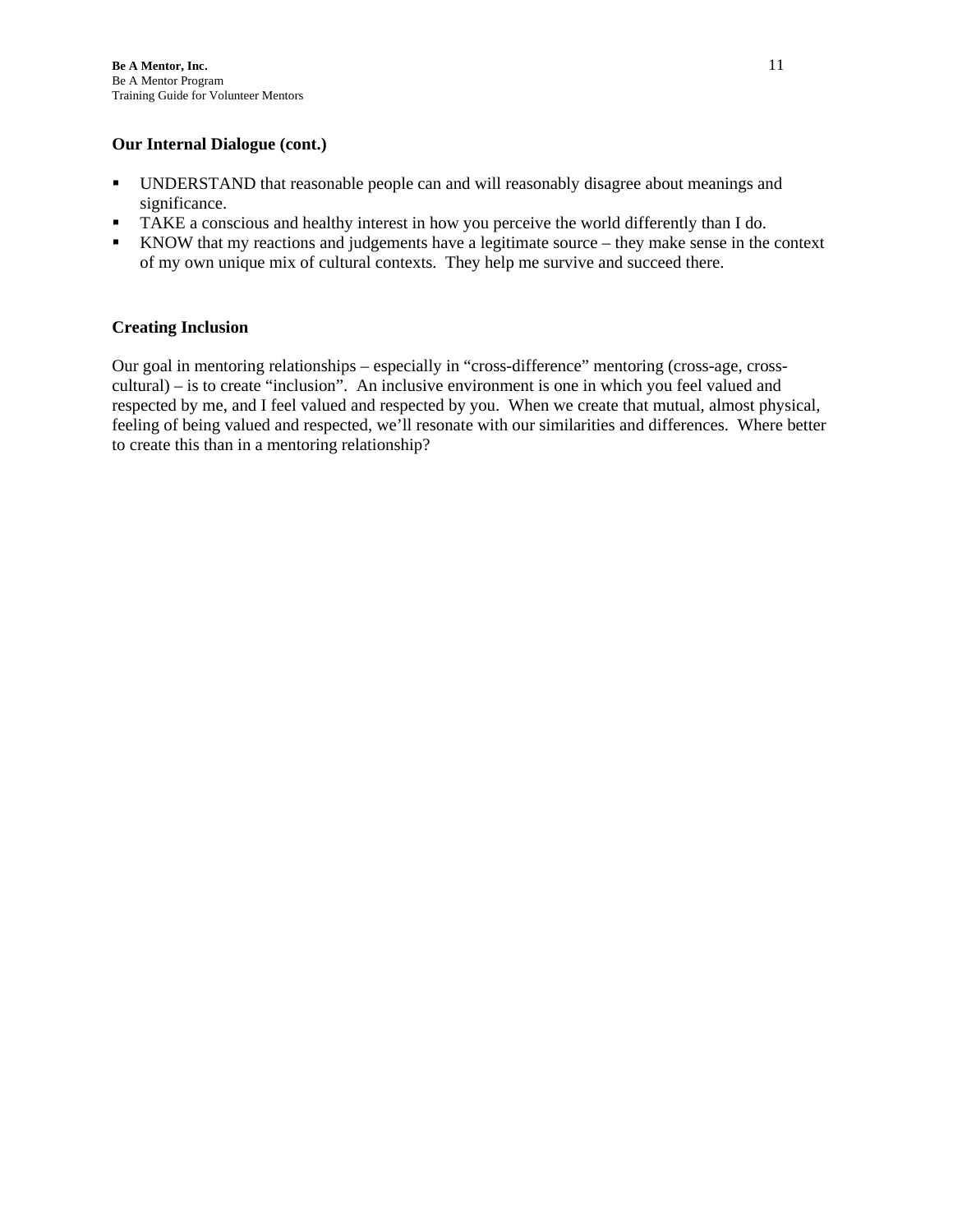## **ENVIRONMENTAL FACTORS THAT AFFECT ADOLESCENT DEVELOPMENT**

A youth's environmental circumstances often include a single parent in the home, limited financial resources, and limited parental supervision. Thus, many young people must assume responsibilities making them appear more independent than they are emotionally. For example, youth are often responsible for youngsters in the family. This added responsibility can conflict with school attendance (babysitting during school hours) and grades (lack of privacy or study time). Without adult supervision, young people must take more responsibility for themselves before they are ready.

Growing up in poverty will often affect a young person's developing sense of identity and goals. Youth may have few role models for success. They see parents, grandparents, and sometimes greatgrandparents struggling with the same problems, with little change or progress from generation to generation. This affects the young person's ability to picture his/her life or future in a positive way. Instead of planning for education or career, some youth may show little concern for the future. Some youth are motivated and determined to take charge of their lives and develop their potential, whereas some do not have a vision for themselves and may present a frustrating challenge for mentors. There will be youth from all along the continuum. Part of the mentor's challenge is to determine where the youth fits into the developmental picture. A combination of knowledge, intuition, and the continued desire to discover more about the youth will help mentors help their youth.

### *Problems of the Urban Poor*

Since many mentor programs deal with youth in urban poverty, mentors need to understand the unique problems that arise for youth because of this environment. In general, youth growing up in poor urban areas face problems that would overwhelm many adults:

- Fear of personal safety due to crime in neighborhoods.
- Violence in neighborhoods leads to violence in schools.
- School dropout rate is high: peer culture fosters quitting school more often than graduating.
- Sexual activity is at an earlier age; youth are less likely to use birth control, hence three to four times more likely to become teen parents; parenthood during adolescence provides bleak prospects for schooling, employment, and future income; these youth are also at greater risk of sexually transmitted diseases, including AIDS.

In learning to survive in often-hostile environments, many teens exhibit caution, mistrust, cynicism, and even hopelessness. Mentors may have difficulty breaking through the tough outer shell to the "real" person inside. Knowledge and understanding will help the mentor to persevere.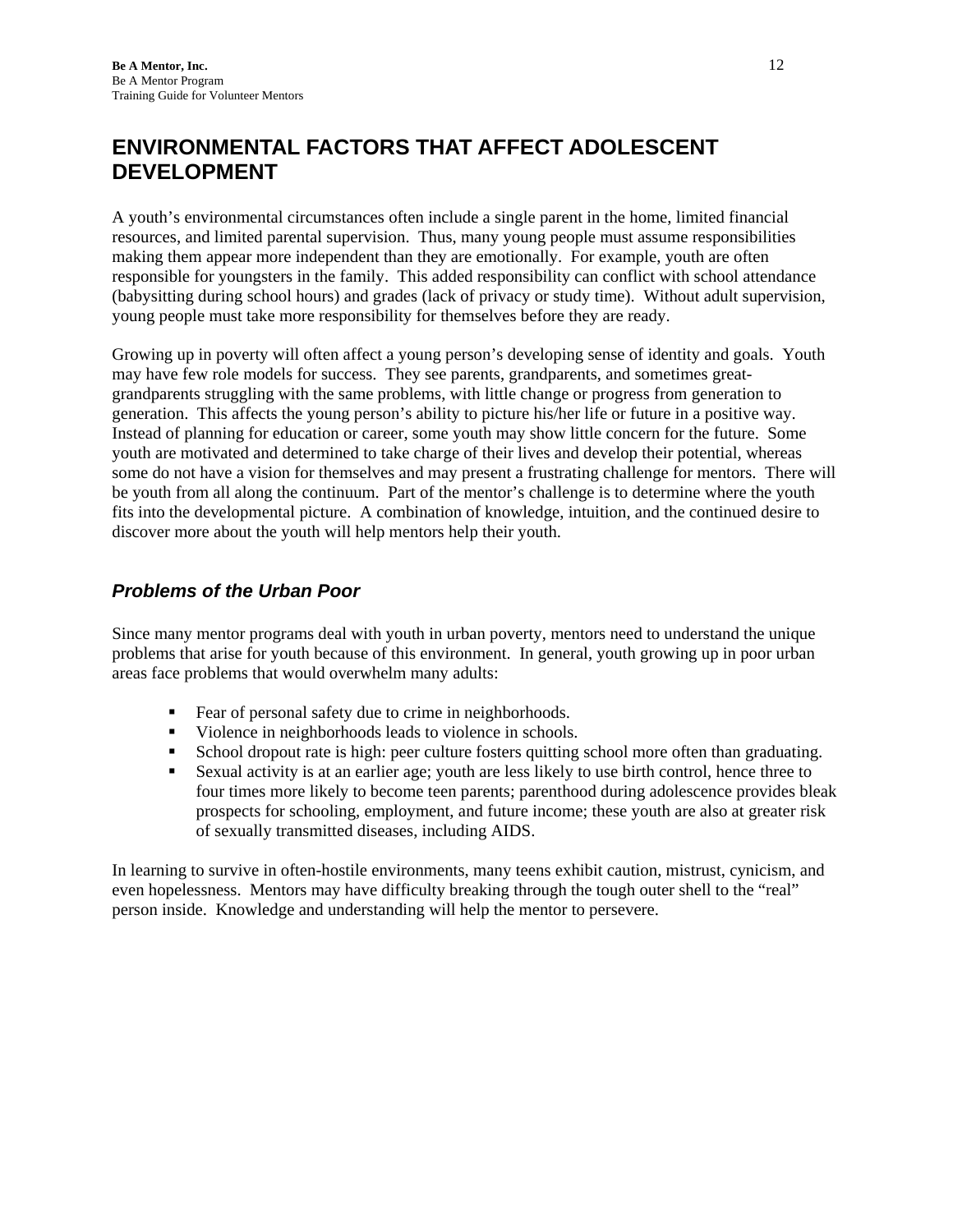### **RISK FACTORS THAT AFFECT ADOLESCENTS IN OR ON THE PERIPHERY OF GANGS**

For many of today's teens/pre-teens, gangs represent the way in which adolescent frustration, searching, and rebellion is expressed. Factors which contribute to this inclination include their family situation, school failures, lack of self esteem, the need to feel protected, lack of economic prospects, peer pressure, family history of gang membership, lack of role models, and the glamour and excitement they perceive the gang affiliation to have. Following are some risk factors detailed:

### *School Climate Risk Factors*

- Negative school experiences and success; academic failure, truancy, and suspension
- Availability of drugs
- **Lack of youth involvement**
- Frequent transitions between schools
- Lack of positive role models
- $\blacksquare$  Inconsistently enforced discipline/drug policies

### *Family Risk Factors*

- Alcohol/drug/gang involved parents
- Low level of quality time/involvement
- Poor communication/parenting style
- Low achievement expectations
- Lack of family rituals/ceremonies
- **Figure 1** Frequent and high impact changes
- High levels of stress/conflict/violence

### *Peer Risk Factors*

Early antisocial/withdrawn behaviors that result in:

- **Lack of friends**
- Favorable attitudes toward drugs/gangs
- Early interest in/use of drugs
- Greater influence of friends than parents
- Lack of sense of future

### *Community Risk Factors*

- **Exercise Exercise Exercise 2** Economic and social deprivation
- Neighborhood disorganization
- **Lack of employment opportunities**
- **Easy availability of drugs**
- Norms and laws favoring drugs/alcohol
- Exposure acceptance of violence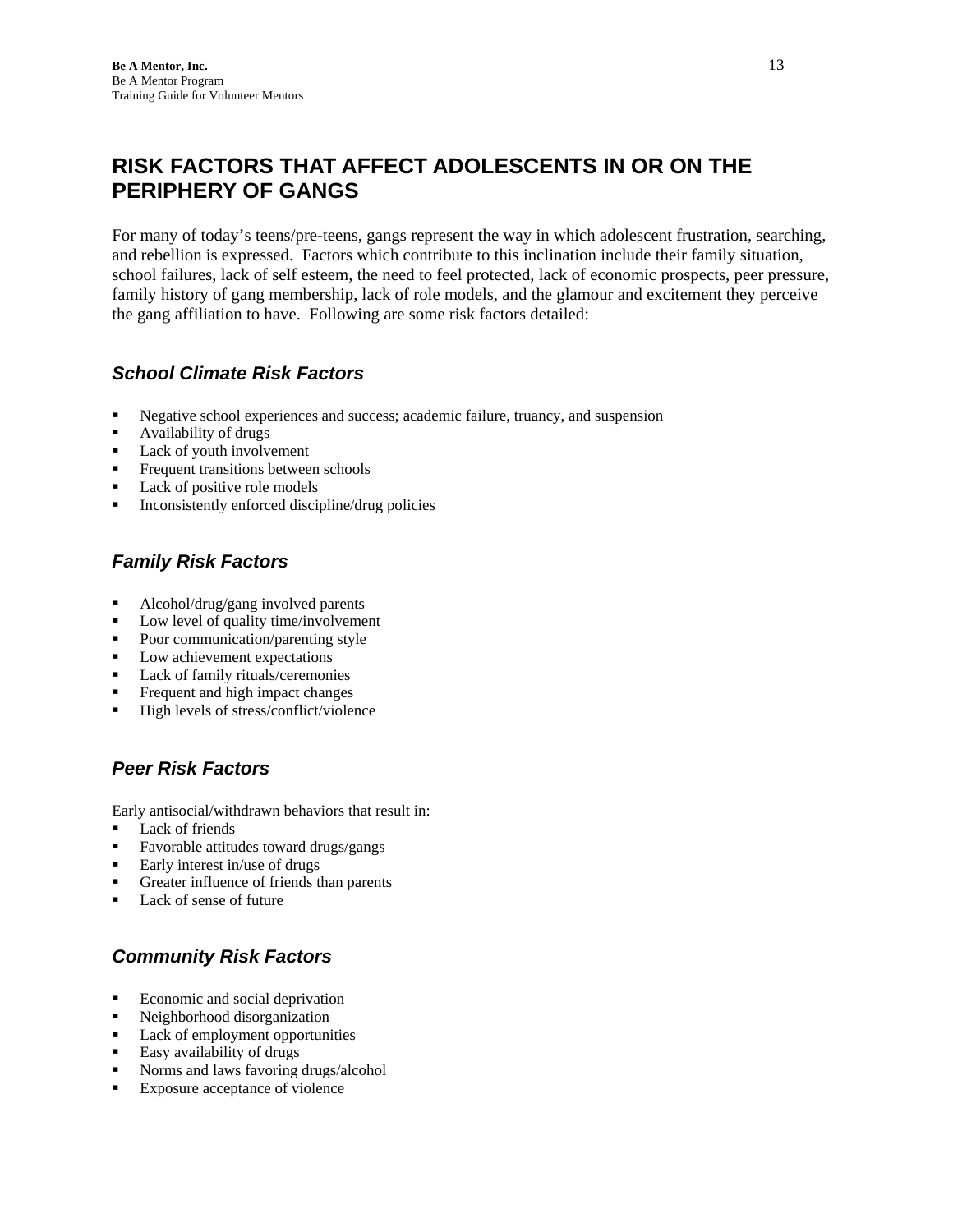## **LISTENING WITH BOTH EARS**

"Speaking and listening are two skills that are required in order for any two people to communicate with one another. When you speak, your words convey a message with both cognitive and affective components. In other words, what you say has both meaning and emotion attached to it.

Most of us forget that the listening half of communication has the same two skills inherent to it. We usually understand the meaning that the speaker has attached to his words, but often fail to let the speaker know that we are aware of the emotion that he is feeling at the time.

Empathy is the art of letting the speaker know you not only understand the words used, but also are sensitive to the feeling that he is expressing. "You sound 'up' today" or "what's got you down lately?" would be a simple way to begin to explore some of the feelings being expressed.

When two speakers begin to listen with the same enthusiasm with which they speak and to convey to one another that they heard both what was said and how it was said, a powerful bond begins to develop. This bond is friendship and love".

- James Deary, III, Ed.D., Institute for Urban Family Health, New York City

## **COMMUNICATING WITH YOUR YOUTH**

When young people are allowed to express their feelings, particularly their negative feelings, it offers them a safety valve, which like the safety valve on a boiler, prevents it from exploding. Allowing a youth to release feelings also prevents exploding. If your youth is systematically taught to keep negative feelings bottled up, he or she cannot get them out of his or her system. Young people cannot discriminate and hold back only negative feelings without putting down positive feelings as well. If they are not allowed to express negative feelings in words, they will come out in some form of antisocial action. Youth who are not allowed to express their negative feelings usually grow up to be adults who cannot express their negative feelings either. Give them the freedom to express all of their feelings as a child.

Youngsters very desperately want us to understand how they feel. Unfortunately, many do not get this understanding from their parents. Not that the parents are cruel or unfeeling. Rather they are not able to let their children know they understand how they feel because nobody taught them how to convey this kind of understanding. Many parents have not learned the importance of LISTENING to their children and empathizing with them.

Mentors can use communication skills to help their youth overcome these barriers. The essence of the technique is simple. You are doing three things whenever your youth expresses his/her feelings:

- 1. Listening carefully to what your youth is saying.
- 2. Formulating in your own mind what your youth is expressing.
- 3. Repeating back to him/her in your own words the feelings they have just expressed to you.

When a mentor uses this technique, the youth will really know the mentor understands, because he/she will hear his/her own feelings coming back to them from the mentor. Be careful you don't repeat the exact words your youth has used so you won't sound like an echo chamber. Paraphrase the child's feelings in your own words.

A dramatic change may not take place in the child as a result of listening to and repeating his or her feelings. However, it is a powerful way for keeping lines of communication between you and your youth open. It lets your youth know that you understand how he/she feels and that their feelings are respected and valued. It also helps to promote a feeling of mutual respect between you and your youth.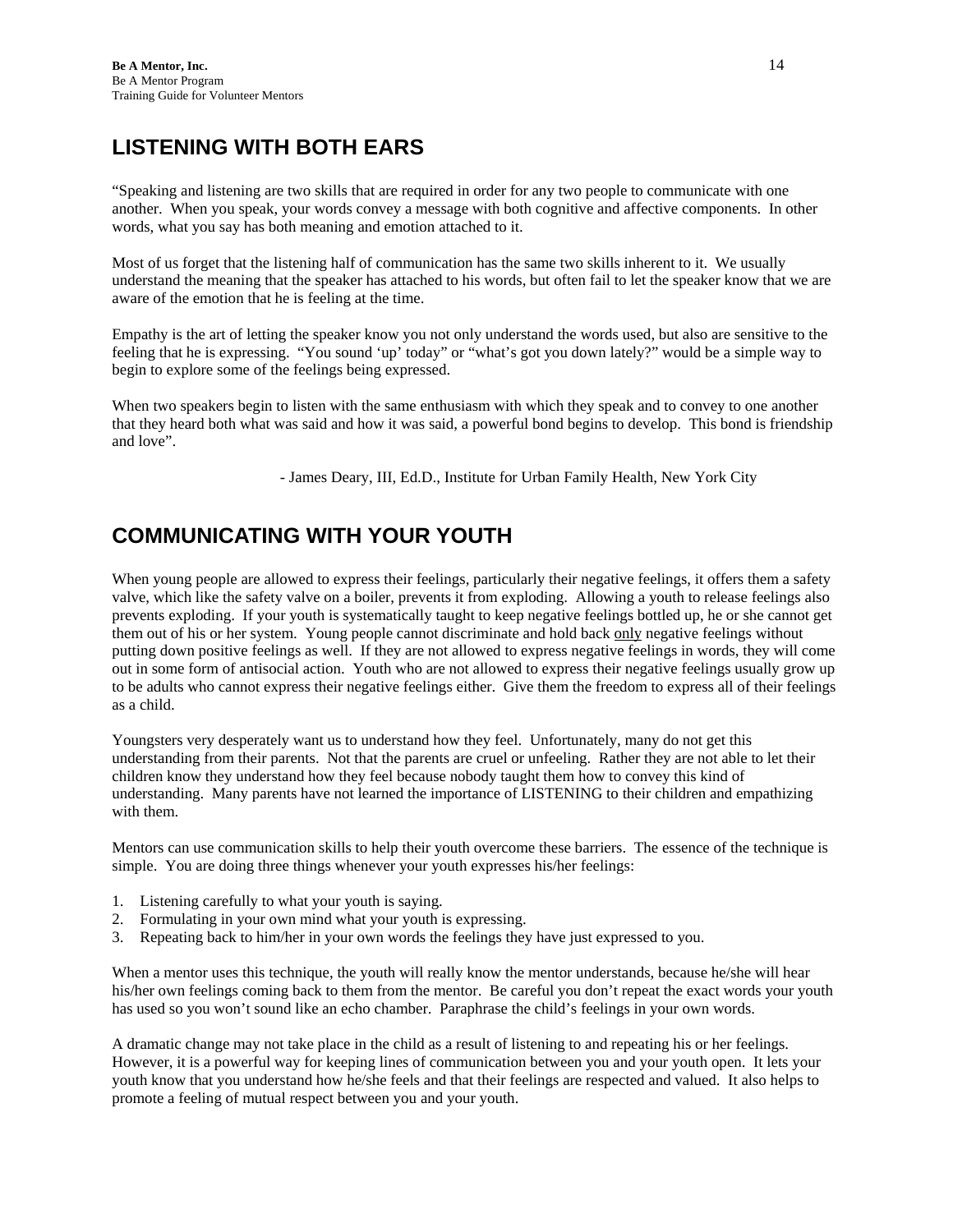## **RULES OF COMMUNICATION**

- 1. Make your communication positive.
- 2. Be clear and specific.
- 3. Recognize that each individual sees things from a different point of view.
- 4. Be open and honest about your feelings.
- 5. Accept your youth's feelings and try to understand them.
- 6. Be supportive and accepting.
- 7. Do not preach or lecture.
- 8. Learn to listen.
- 9. Maintain eye contact.
- 10. Allow time for your youth to talk without interruption; show you are interested in what he or she has to say.
- 11. Get feedback to be sure you are understood.
- 12. Listen for a feeling tone as well as for words.
- 13. Ask questions when you do not understand.
- 14. Set examples rather than giving advice.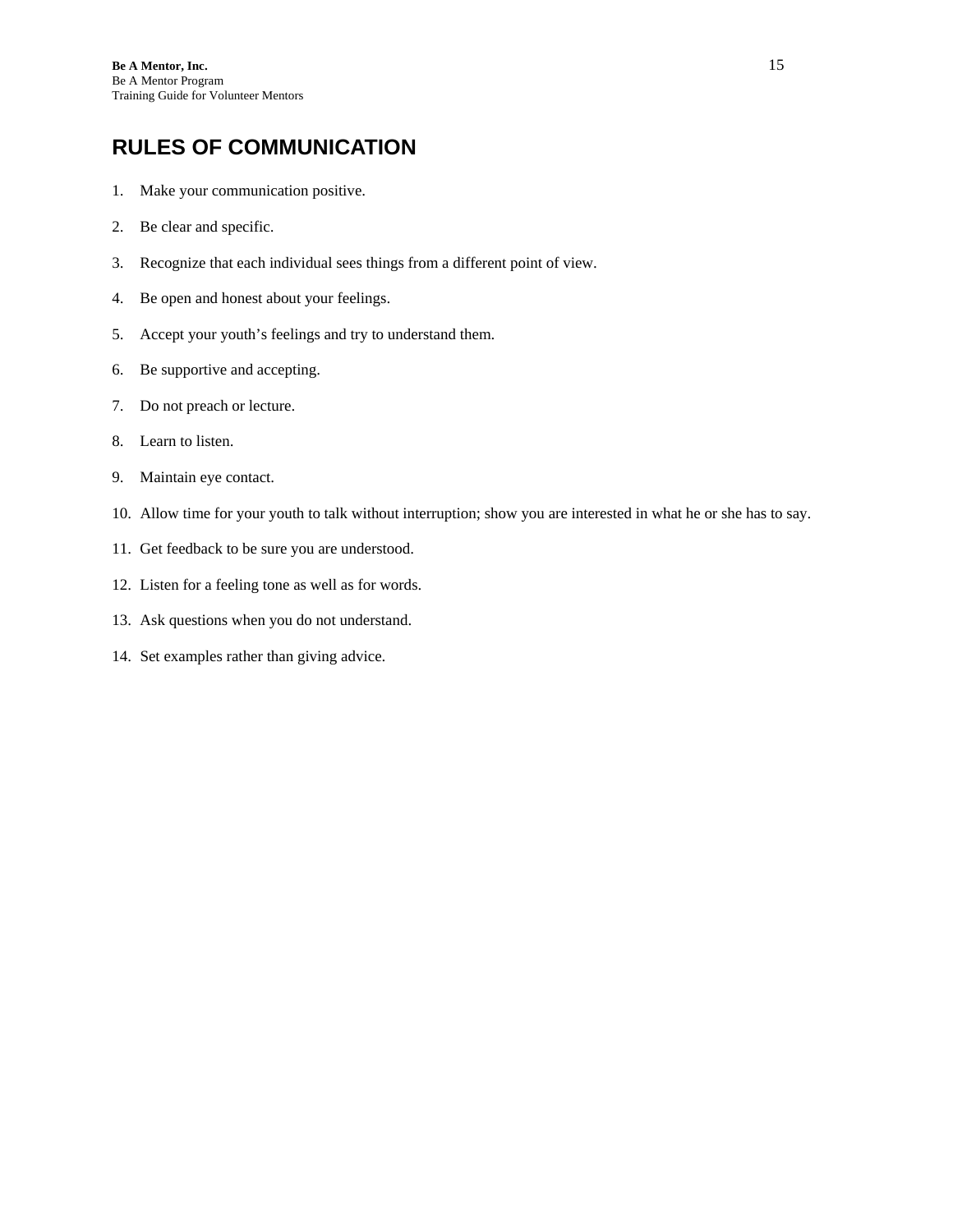## **WHAT IS SELF- ESTEEM?**

Close your eyes…envision a picture of yourself…what do you see? How do you feel? These feelings are called "self-esteem".

Self-esteem is the way we feel about ourselves. It begins to develop in infancy and is shaped by the feedback children receive from parents and other significant people in their lives.

Some people believe that self-esteem is the single most important element in children's lives. It affects everything they do.

#### **Children with high self-esteem:**

- Are physically healthier
- Are more motivated to learn
- Get along better with others

#### **Children with positive self-esteem are more willing to:**

- Tap into their creativity and risk expressing it
- Approach life with energy, enthusiasm, and curiosity
- Stretch themselves to reach their full potential

#### **Positive self-esteem facilitates:**

- Self-confidence
- Self-direction
- Self-reliance
- Responsibility

#### **How can a mentor help?**

Regardless of the other specific goals of the mentor program, our primary challenge is to find ways to build a strong sense of self-worth – positive self-esteem.

- **EXECUTE:** Listen to and acknowledge your youth's thoughts and feelings.
- **Let your youth experience success no matter how small.**
- Show your youth he/she is loveable and capable.
- **Model your own healthy self-esteem.**
- Treat your youth as an individual.
- Help your youth understand that although you may dislike a specific behavior, you do not disapprove of him/her as an individual.
- Recognize and value cultural diversity.
- If your youth fails in an endeavor, help him/her to understand that there are many ways in which he/she has been successful.
- Teach your youth that he/she can turn failure into success by trying again.
- Encourage your youth each time you are together. Identify and acknowledge your youth's strengths.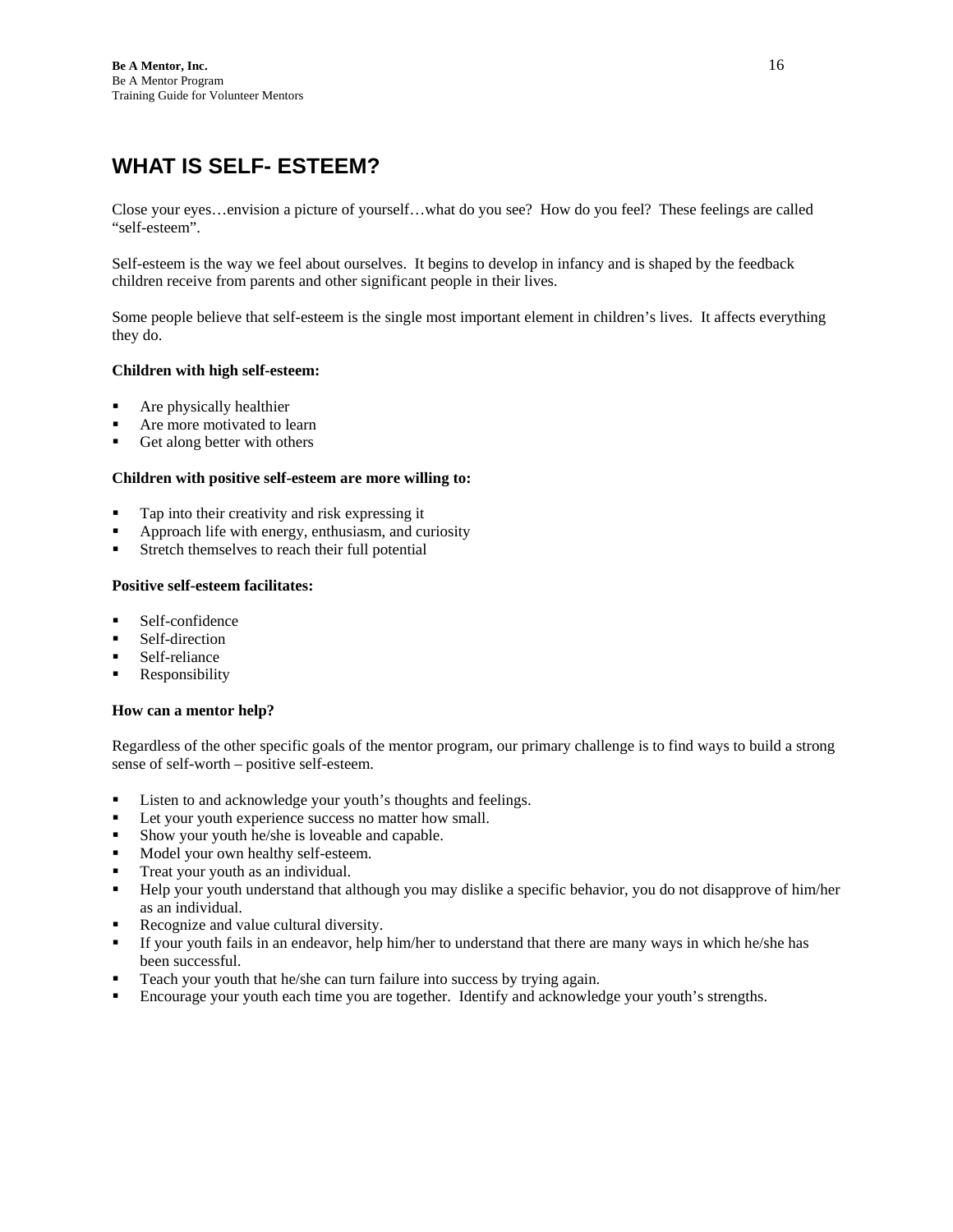## **SHARING AND MODELING VALUES**

Everyone comes to the mentor/youth relationship valuing certain behaviors and ideals. As individuals, we are aware of some but not all of our values. As a first step, mentors should, themselves, recognize the values that are most important to them.

Youth' values may be different from those of mentors. Awareness, tolerance, and respect for the values of others are basic to establishing a successful mentoring relationship. Mentors can encourage youth to clarify their own values and establish goals, which are consistent with them.

#### **What does a mentor do when values differ so much that the mentor cannot, in good conscience, let the youth think that he/she agrees with or condones these values?**

- The mentor must take risks and let the young person see and understand what the mentor values. **This sharing and modeling of values is the heart of the mentoring process.**
- Mentors must share **not only what** their **values** are, but explain **why they are important**, and describe how these values affect their lives. This allows the youth to know and understand the mentor.
- By sharing, the mentor provides the youth with the chance to see a situation from a fresh and different perspective, perhaps for the first time. If this sharing is accomplished **without imposing** values upon the youth, it can have a positive and lasting effect upon the youth and the relationship.

How does the mentor address differences in social status, economic background, race, and other real differences between mentor and youth? Sometimes socio-economic or racial differences can raise particularly difficult problems for a developing relationship. Sometimes when mentor and youth are of the same race, it is assumed that the mentor knows what the youth's values are; yet, because of other differences (e.g., economic class, religion, family background, education), the mentor and youth will actually have very differing values. The aforementioned differences between mentor and youth provide them with a wide landscape to investigate and use to learn about one another.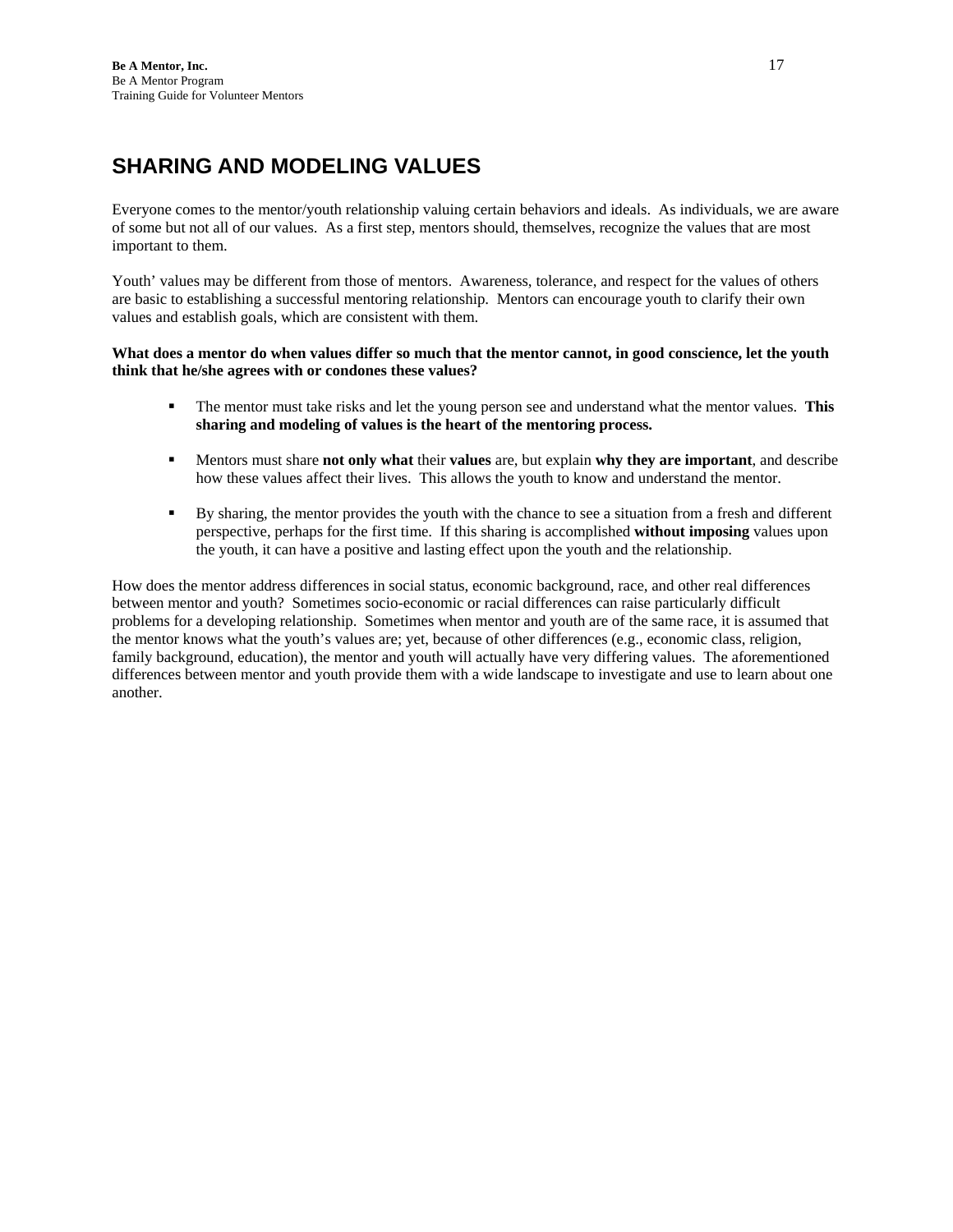## **EMPOWERING YOUTH: SOLVING PROBLEMS VERSUS GIVING ADVICE**

The differences between these two approaches are significant; they will affect mentors' relationships with their youth and youth' ability to reach their fullest potential.

### *Major Differences*

### **Giving Advice**

- Youth is passive, possibly resistant
- Cuts off further exploration of problem
- **•** Often premature
- **•** Youth doesn't learn
- Can impose mentor's solution on youth's problem
- Does not encourage self-esteem

### **Youth Solving Problems**

- **Active youth**
- Opens lines of communication
- **Eliminates timing problem**
- **•** Youth learns
- Solution belongs to youth
- **Fosters self-esteem**

### *When is Giving Advice Appropriate*

If the mentor is an expert in a particular field, the youth may benefit from the mentor's specific knowledge and advice.

If the youth is "stuck" after going through the problem-solving process, mentor can give advice about how to proceed.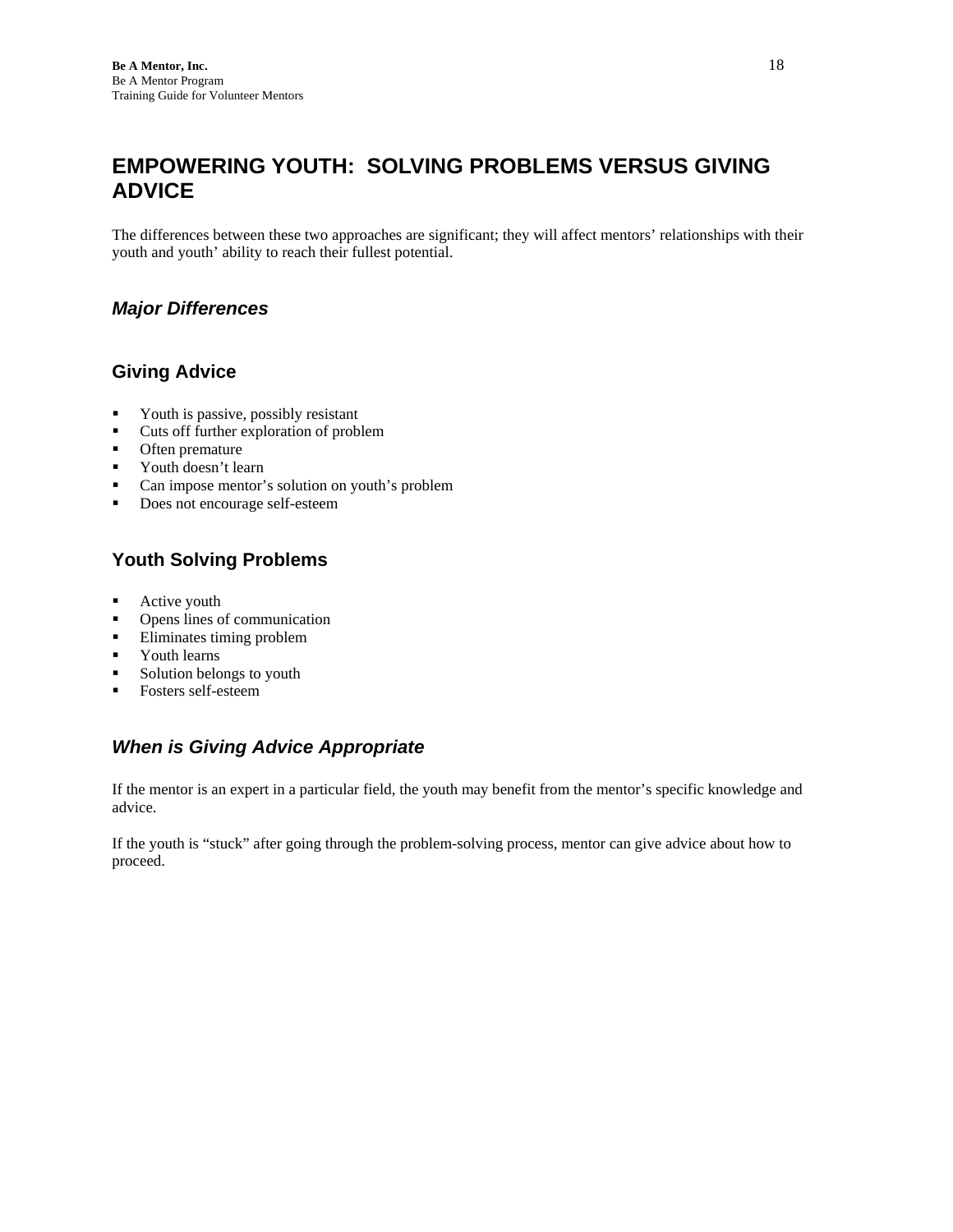## **ASKING HIGH QUALITY QUESTIONS**

### *Useful Questions to Clarify Outcomes*

- What do you really want in this situation?
- What is important about this outcome to you?
- What are all the ways you can go about getting what you want?
- Who/what can you use as resources to get what you want?
- Who do you know that has already achieved this outcome, and how did they do it?
- Is this outcome possible to achieve?
- Can the outcome be initiated and sustained by you?
- Is this outcome consistent with who you are?
- Considering what it will take and the possible consequences, is the outcome worth doing?

### *How to Elicit Values, Needs and Wants*

- What is important about achieving this particular outcome?
- How will you know that you have achieved your outcome? What will you see, hear, feel or experience to know that you have achieved your outcome?
- If you get what you want, what will this do for you?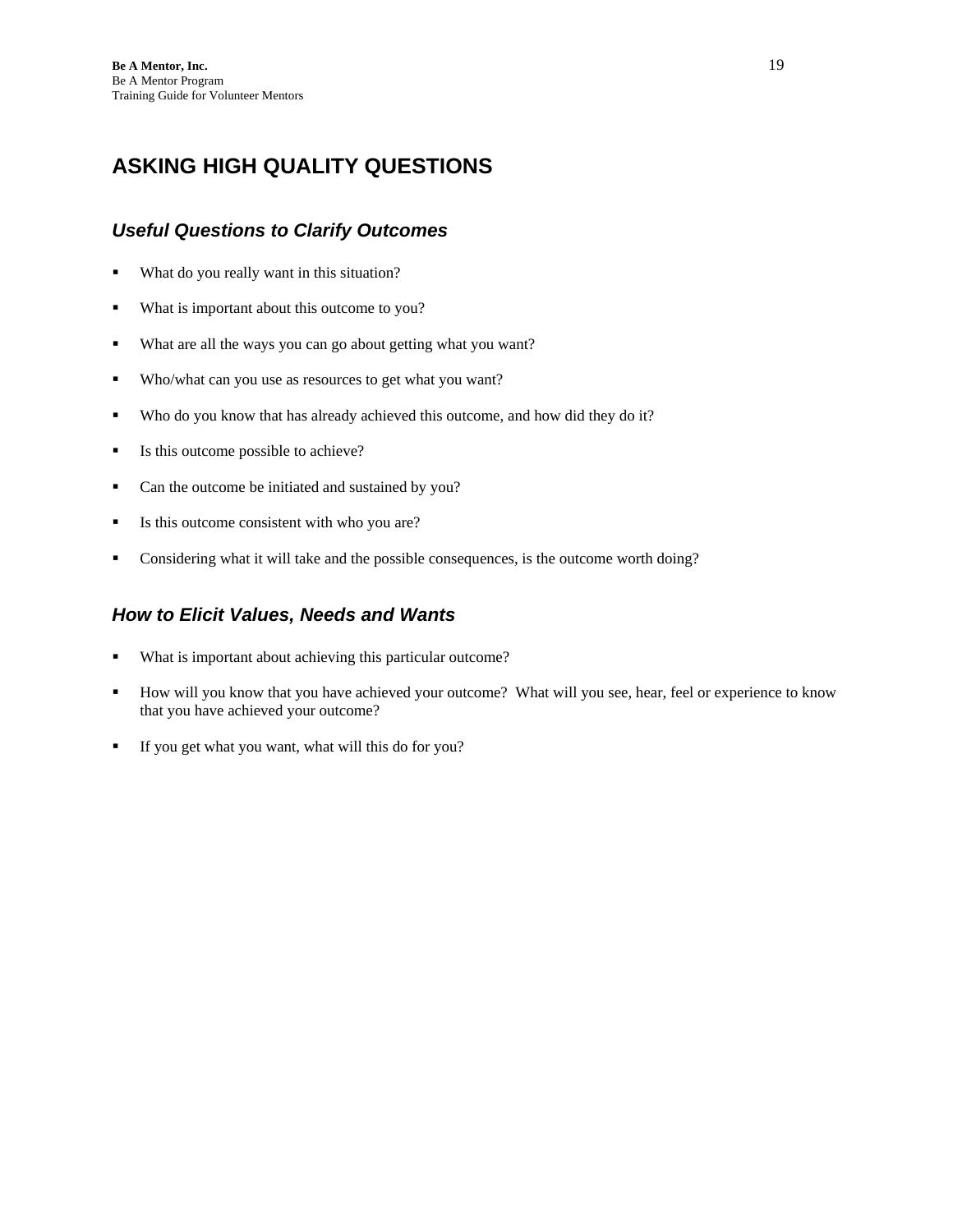## **MENTOR SUPPORT**

#### **Your Mentor Site Coordinator and Be A Mentor staff will support your mentoring efforts in a variety of ways throughout the tenure of your relationship with your youth.**

- Mentors will receive monthly "check-in" calls from the Mentor Site Coordinator, inquiring about the progress of the relationship, problems you may be encountering, successes, etc.
- Exchange telephone numbers with other mentors so that contact can be made for purposes of support, sharing, and organizing group activities.
- BE A MENTOR will sponsor periodic advanced mentor trainings; these trainings are for the purpose of discussion, interaction, and problem solving.
- Your Mentor Site Coordinator will provide four group support meetings with youth and mentors during the school year.
- **Mentors can log on to SIB's website at [www.beamentor.org](http://www.beamentor.org/) for mentor support.**
- BE A MENTOR provides a Mentor Newsletter three times a year informing our mentors of mentor tips, successful match stories, and upcoming events.
- Remember --- your Mentor Site Coordinator is just a phone call away, and will strive to assist you with any problem you may be having, after you call.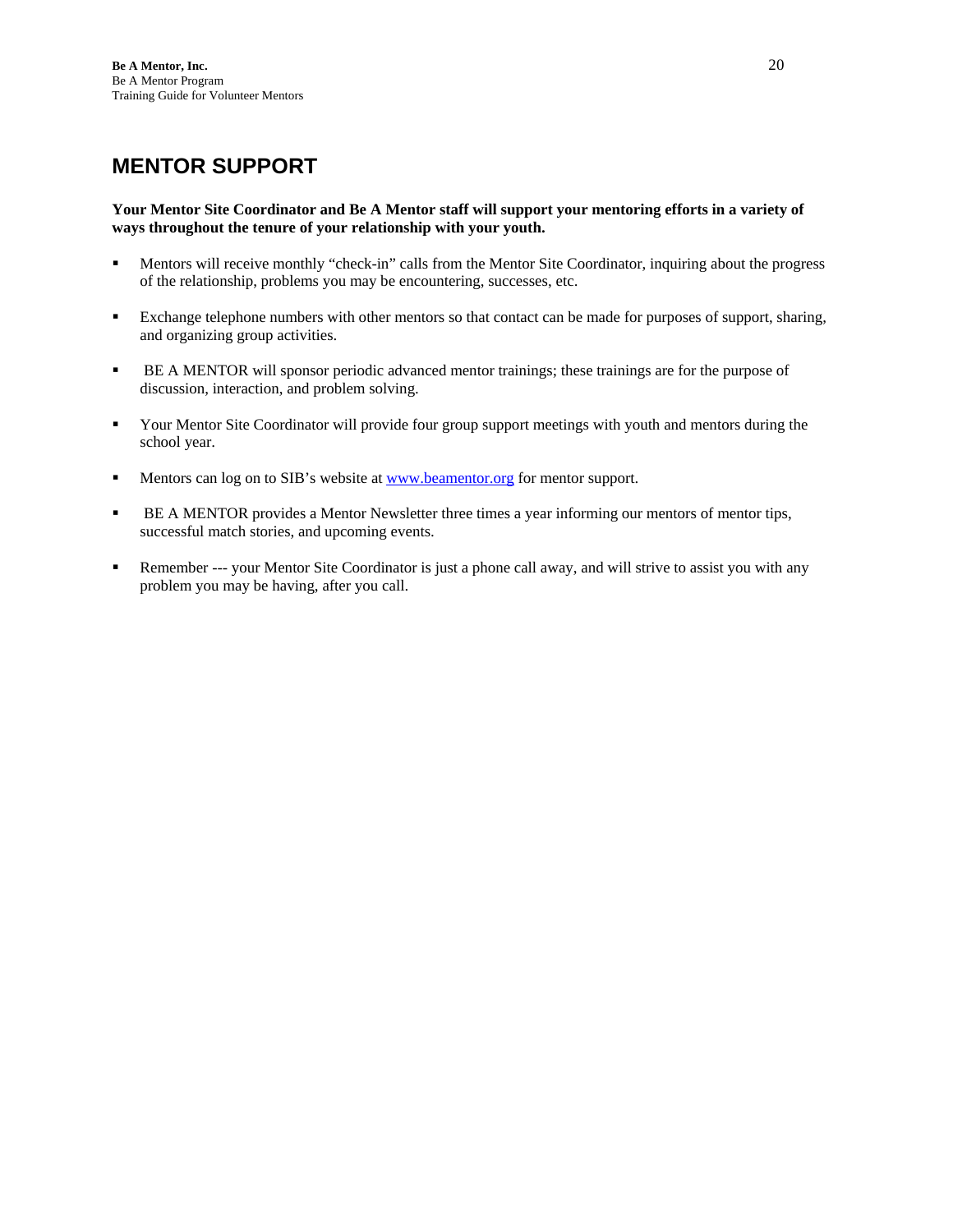## **HOW TO LET GO – WHEN AND HOW TO DISSOLVE THE RELATIONSHIP**

#### *Guidelines for Planned Termination*

Mentors should:

- Alert youth well in advance about the ending of the relationship.
- Be prepared for anger or denial; help youth anticipate these feelings.
- Monitor your own feelings: sadness, guilt, relief, etc.
- Use the process as a means to recall youth's progress and strengths.
- Help youth grow from the process; reassure them about what they have learned and are capable of.
- Discuss positive actions and directions for the future.
- Reassure youth of your confidence in him/her.
- Plan a "fun" final activity together, and follow through on that activity.

### *Guidelines for Premature Terminations*

**If the mentor or youth is ending the match prematurely,** due to moving to another community, joining another program, family pressure, job commitment, or "not liking" the program;

- They must notify the Mentor Site Coordinator as soon as possible of their intentions.
- They must communicate to the other their intentions and the reason why they are leaving. This should be done in person. If that is not possible, a phone call or letter is acceptable as a last resort. The youth or mentor may ask the Mentor Site Coordinator to be present for this meeting.
- The Mentor Site Coordinator must be notified when this discussion has taken place and a letter will then be sent to the parent/guardian informing them of the formal closure of the match.

#### **If the Mentor Site Coordinator must ask youth or mentors to leave the program prematurely:**

- In rare instances, the Mentor Site Coordinator may be required to end the relationship. It will be the responsibility of the Mentor Site Coordinator to fully explain to both parties the reason for the premature closure.
- A letter will be sent to all parties including parents, announcing the formal closure of the relationship.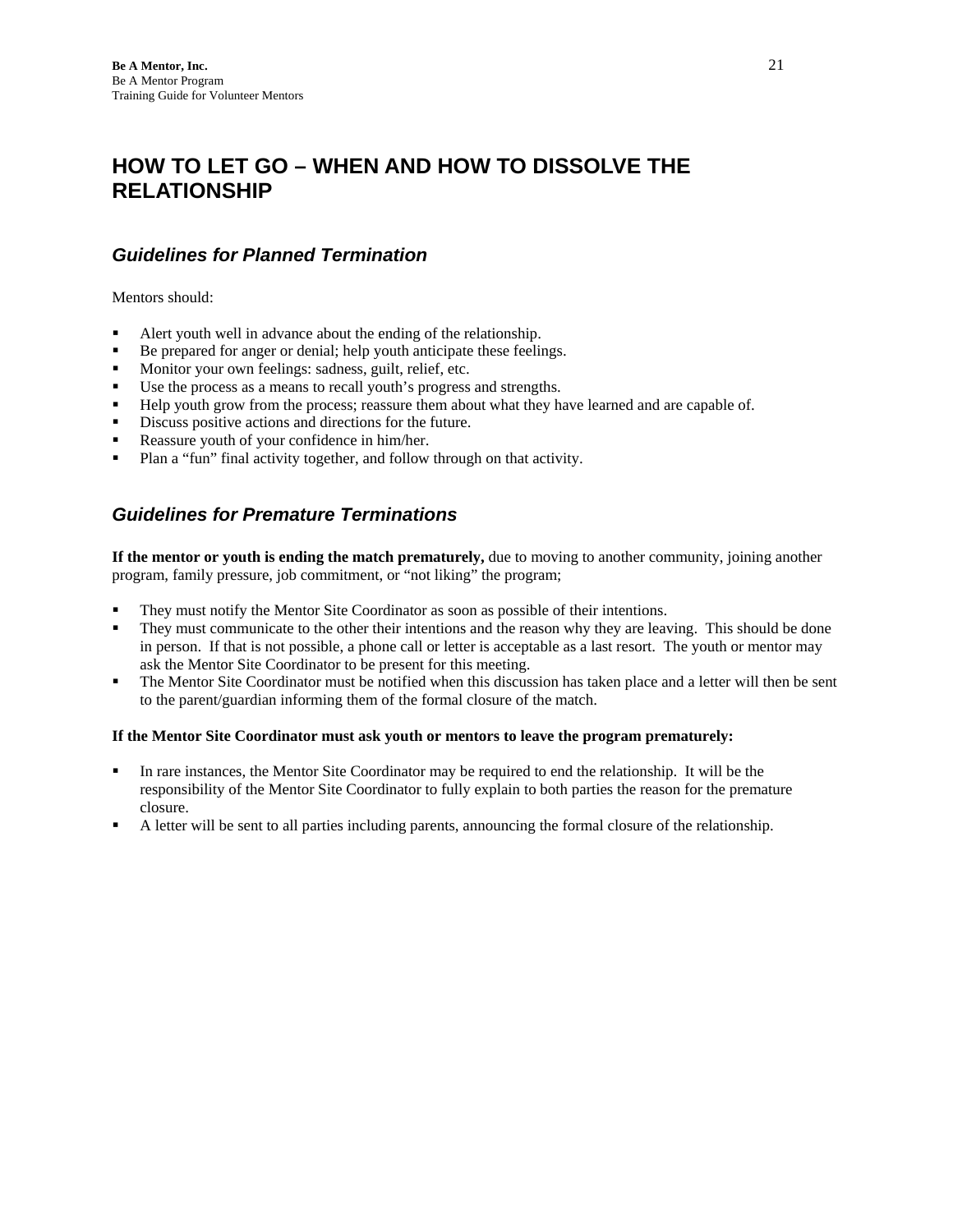## **EXHIBITS**

| Exhibit 1 – Our Mentoring Agreement |  |
|-------------------------------------|--|
|-------------------------------------|--|

Exhibit 2 – Our Mentoring Plan 24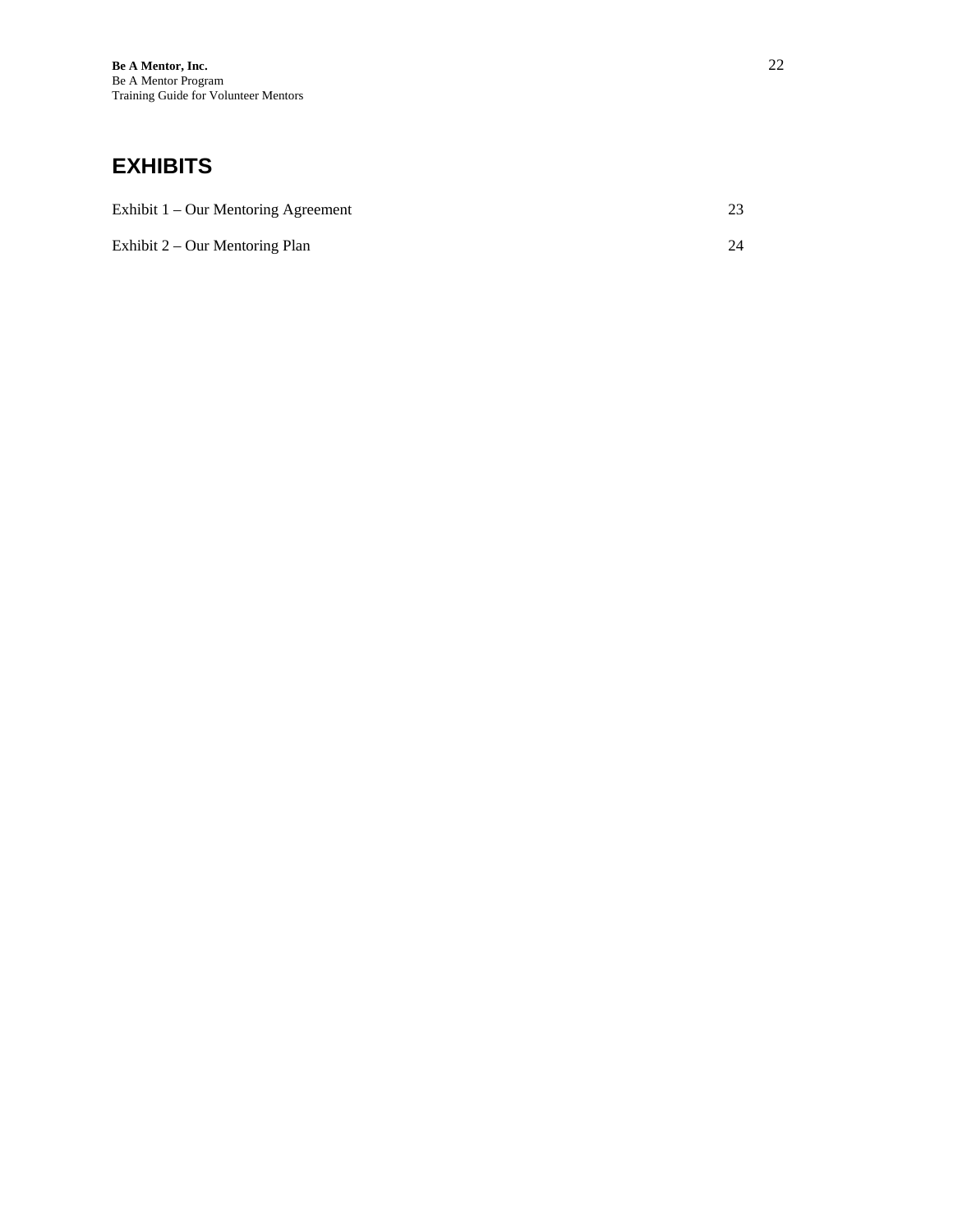### *Our Mentoring Agreement*

**We are voluntarily entering into a mentoring relationship which we expect to benefit both of us. We want this to be a mutually rewarding experience with most of our time together spent in development activities revolving around the youth's goals outlined in "Our Mentoring Plan". We note the following features of our relationship:** 

#### *Frequency of Meetings*

- How often will we meet?
- $Day(s)$  of the week:
- Where will we meet?
- How long will our meetings last?

#### *Best Time to Call/Page*

- At work: <u>example</u> and the set of the set of the set of the set of the set of the set of the set of the set of the set of the set of the set of the set of the set of the set of the set of the set of the set of the set of t
- At home:  $\qquad \qquad$
- At school:

#### *Specific Role of the Mentor*

(Model, guide, observe and give feedback, recommend developmental activities, facilitate learning, suggest/provide resources, etc.)

#### *Specific Role of the Youth*

As a willing participant in the Mentor Project, I commit to working with my mentor throughout the program, attending all scheduled meetings with my mentor, and communicating with my mentor weekly. Emergencies happen, so if I am unable to keep a meeting date, an advance call will be made to my mentor to reschedule. I will develop personal goals and be open to coaching and feedback from my mentor. Other role?

#### *Confidentiality*

Nothing that the youth tells the mentor will be discussed with *anyone* except the Mentor Coordinator. If the mentor feels it is important to involve another adult, it will be discussed first with the youth. If there is threat of physical harm to the youth or to others, the mentor must break confidentiality to seek protection for the endangered individual.

#### *No-fault Conclusion*

We agree to a *no-fault* conclusion of this relationship if, for any reason, it seems appropriate. Either party has the option of discontinuing the relationship for any reason, and he or she will discuss this decision with the Mentor Project Coordinator before terminating the relationship.

l

 $\overline{a}$ 

l

Youth Mentor

Date Date Date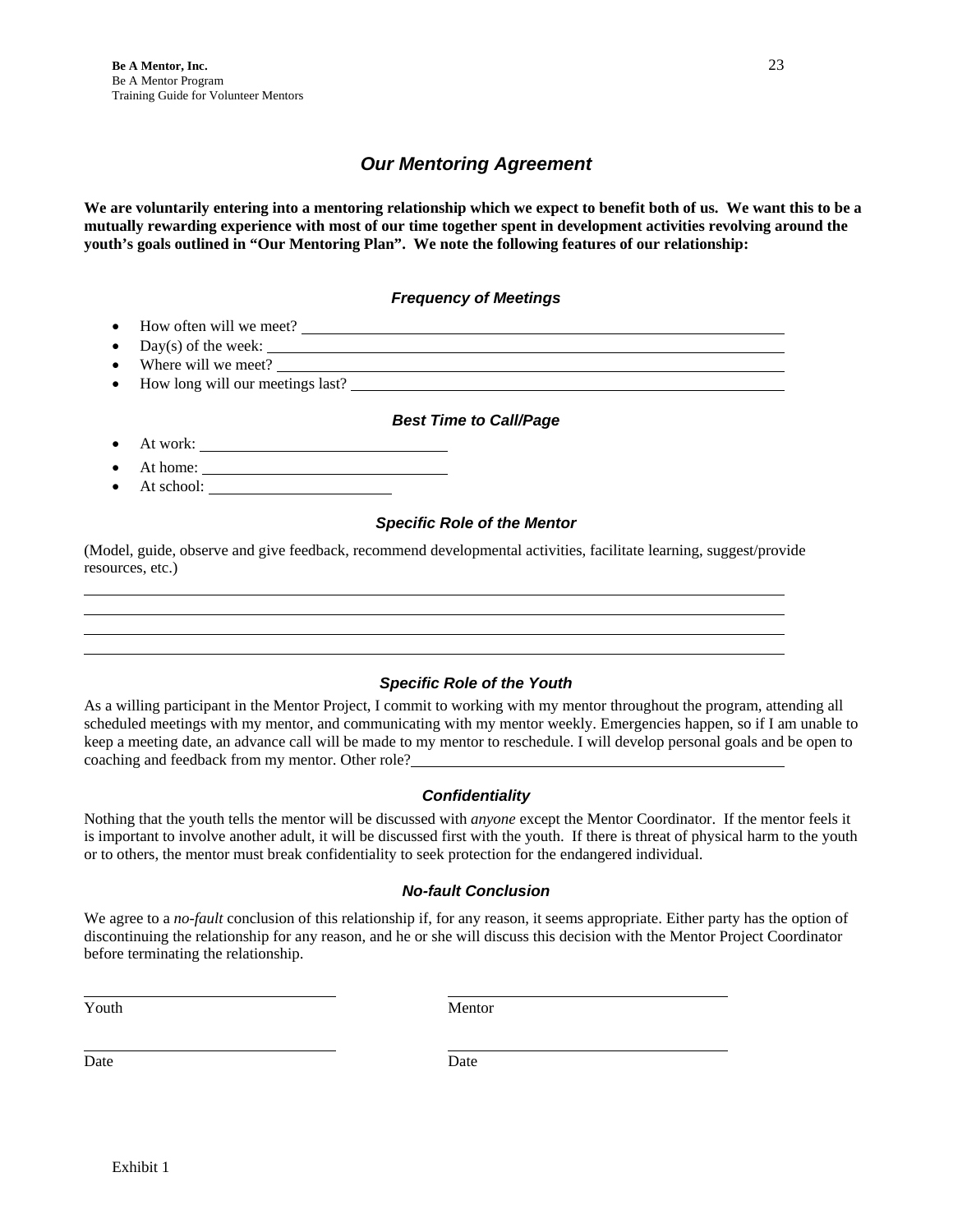## **OUR MENTORING PLAN**

| <b>Academic</b>                                                                                      | <b>Youth Action Steps</b>                                                                                                                                                                                                                       | <b>Mentor Action</b>                                                                                                                                                                                                                                                   | <b>Dates</b>     |
|------------------------------------------------------------------------------------------------------|-------------------------------------------------------------------------------------------------------------------------------------------------------------------------------------------------------------------------------------------------|------------------------------------------------------------------------------------------------------------------------------------------------------------------------------------------------------------------------------------------------------------------------|------------------|
| Goal                                                                                                 |                                                                                                                                                                                                                                                 | <b>Steps</b>                                                                                                                                                                                                                                                           | <b>Completed</b> |
| Improve study<br>habits.                                                                             | With mentor develop a study<br>1.<br>plan.<br>Include:<br>When will I study<br>a.<br>Where will I study<br>b.<br>How long will I study<br>$\mathbf{c}$ .<br>2.<br>Share homework w/mentor<br>weekly.<br>Discuss resources with<br>3.<br>mentor. | With youth develop a<br>1.<br>study plan.<br>Include:<br>When<br>a.<br>Where<br>$\mathbf b$ .<br>How long<br>c.<br>2.<br>Discuss homework<br>w/youth weekly.<br>Discuss resources with<br>3.<br>youth (such as library,<br>tutoring possibilities,<br>internet, etc.). |                  |
| <b>Personal</b><br>Goal                                                                              |                                                                                                                                                                                                                                                 |                                                                                                                                                                                                                                                                        |                  |
| Improve relationship<br>with parents.                                                                |                                                                                                                                                                                                                                                 |                                                                                                                                                                                                                                                                        |                  |
| <b>Career</b><br><b>Exploration</b><br>Goal                                                          |                                                                                                                                                                                                                                                 |                                                                                                                                                                                                                                                                        |                  |
| Learn what are the<br>skills, qualifications<br>and schooling needs<br>to be a private<br>detective. |                                                                                                                                                                                                                                                 |                                                                                                                                                                                                                                                                        |                  |